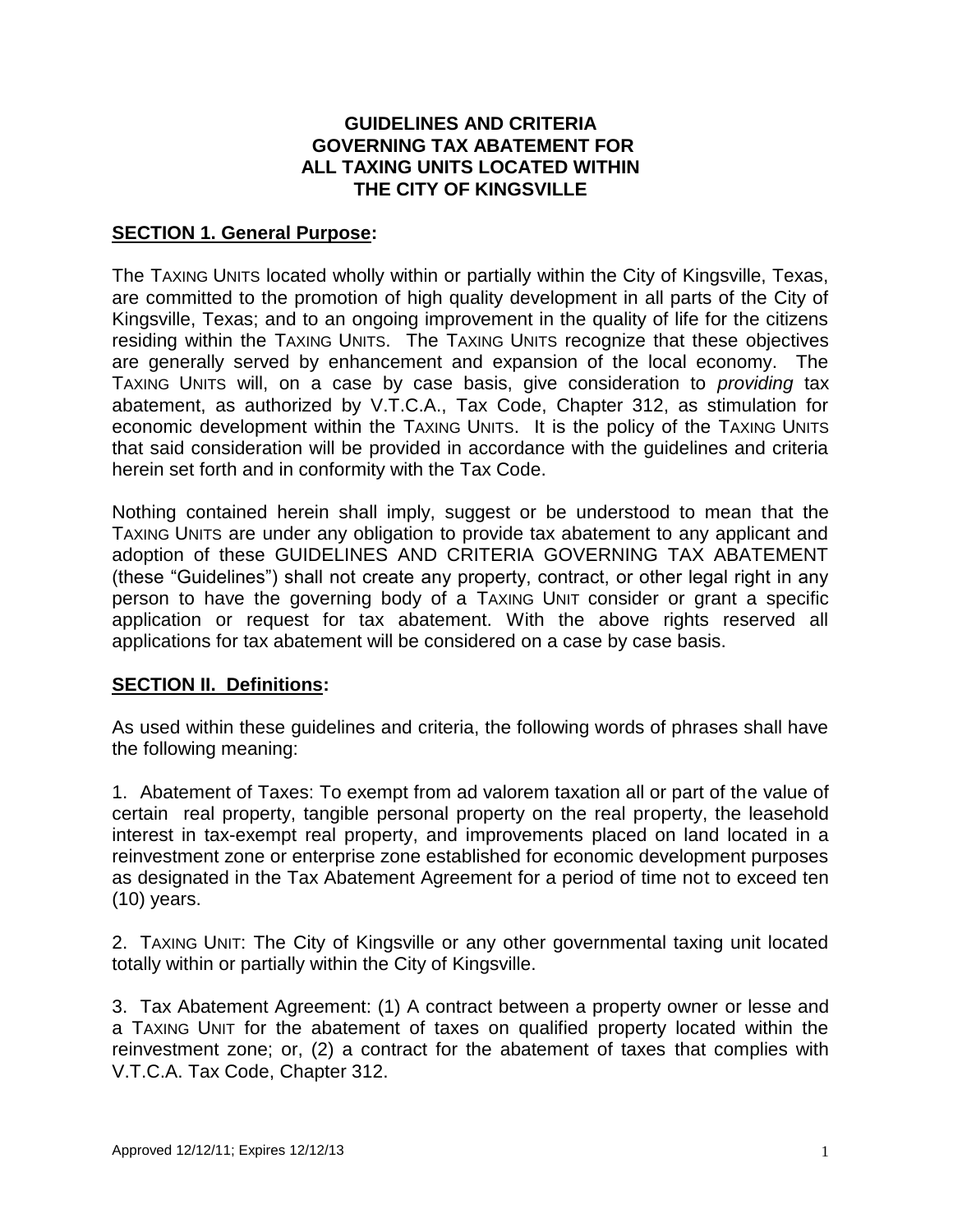4. Base Year Value: The assessed value of property eligible for tax abatement as of January 1 preceding the execution of an Abatement Agreement as herein defined.

5. Distribution Center Facility: A building or structure including Tangible Personal Property used or to be used primarily to receive, store, service or distribute goods or materials.

6. Expansion of Existing Facilities or Structures: The addition of buildings, structures, machinery or equipment to a Facility after the execution of a Tax Abatement Agreement.

7. Existing Facility or Structure: A Facility as of the date of execution of the Tax Abatement Agreement, located in or on Real Property eligible for tax abatement.

8. Facility: The improvements made to Real Property eligible for tax abatement and including the building or structure erected on such Real Property and/or any Tangible Personal Property to be located in or on such property.

9. Improvements to Real Property or Improvements: Shall mean the construction, additions to, structural upgrading of, replacement of, or completion of any Facility located upon, or to be located upon Real Property, as herein defined, or any Tangible Personal Property placed in or on said Real Property.

10.Leasehold Interest: A leasehold interest in tax-exempt real property as set out in V.T.C.A., Tax Code, Section 312.204.

11.Manufacturing Facility: A Facility which is or will be used for the primary purpose of the production of goods or materials or the processing or change of goods or materials to a finished product.

12.Modernization of Existing Facilities: The replacement or upgrading of existing facilities.

13.New Facility: The construction of a Facility on previously undeveloped real property eligible for tax abatement.

14.Other Basic Industry: A Facility other than a distribution center Facility, a research Facility, a regional service Facility or a manufacturing Facility which produces goods or services or which creates new or expanded job opportunities and services a market either within or outside of the City of Kingsville, Texas.

15.Owner: The record title owner of Real Property or the legal owner of Tangible Personal Property. In the case of land leased from a Taxing Unit the lessee shall be deemed the owner of such leased property together with all Improvements and Tangible Personal Property located therein.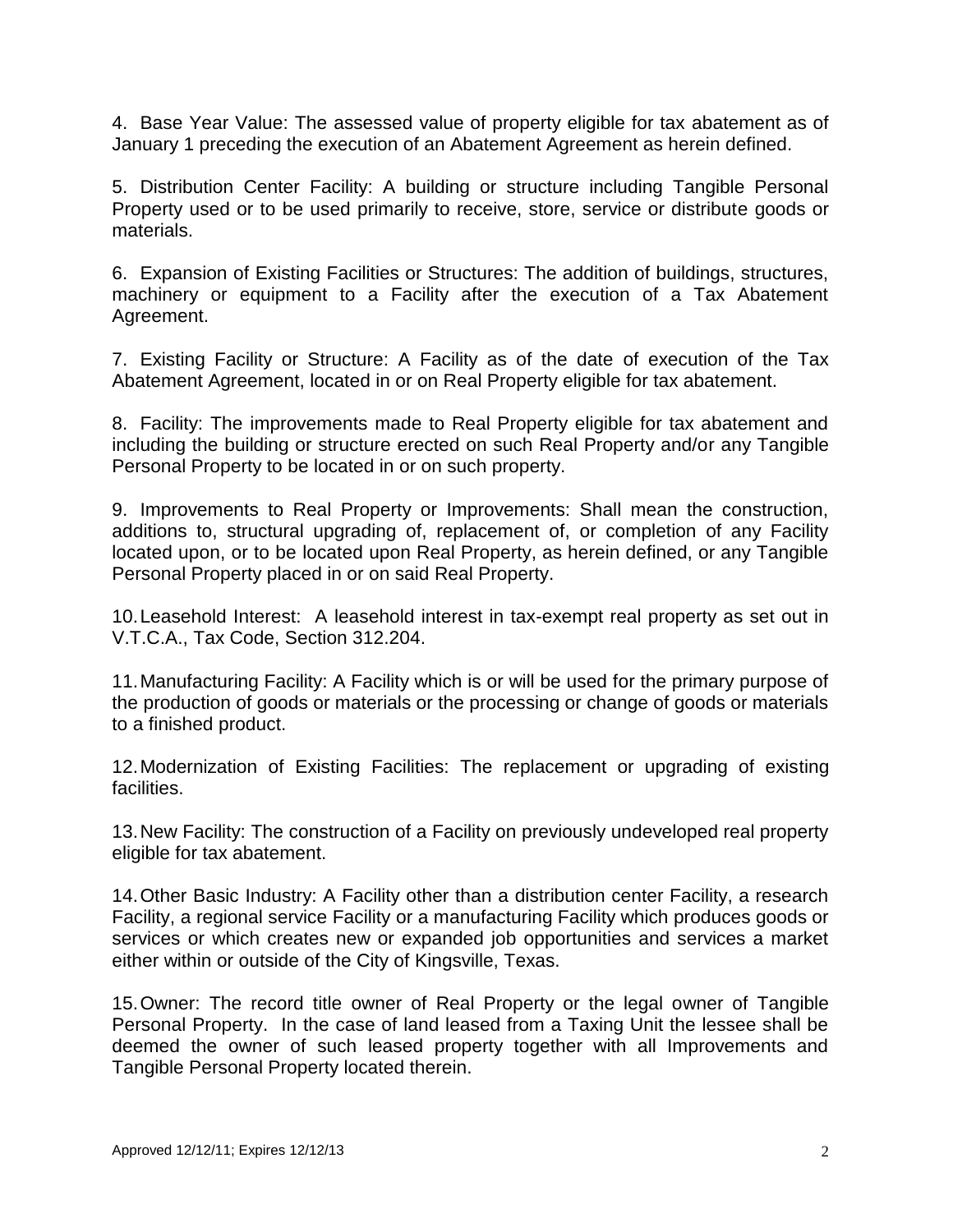16.Productive Life: The number of years a Facility is expected to be in service.

17.Real Property: Land on which Improvements are to be made or fixtures placed.

18.Regional Services Facility: A Facility, the primary purpose of which is to service or repair goods or materials and which creates job opportunities within the TAXING UNIT.

19. Reinvestment Zone: Real Property designated as a Reinvestment Zone under the provisions of V.T.C.A., Tax Code,Section 312.201 et. seq.

20.Research Facility: A Facility used or to be used primarily for research or experimentation to improve or develop new goods and/or services or to improve or develop the production process for such goods and/or services.

21.Tangible Personal Property: Any Personal Property, not otherwise defined herein and which is necessary for the proper operation of any type of Facility.

**SECTION III. Intent of Criteria and Guidelines:** The intent of the criteria and guidelines, as herein set forth, is to establish the minimum standards which an applicant for tax abatement must meet in order to be considered for such status by the TAXING UNIT.

## **SECTION IV: Criteria and Guidelines for Tax Abatement:**

1. Any type of Facility will be eligible for tax abatement consideration provided such Facility meets the following guidelines and criteria:

2. Creation of new value: Abatement may only be granted for the additional value resulting from any of the following:

- (a) modernization of a Facility of any type;
- (b) construction of a New Facility of any type;
- (c) expansion of a Facility of any type.

3. New or existing facilities, of any type herein defined, located in a enterprise zone, reinvestment zone or upon Real Property eligible for such status will be eligible for consideration for tax abatement status provided all other criteria or guidelines are satisfied.

4. Improvements to Real Property are eligible for tax abatement status.

5. The following types of property shall be ineligible for tax abatement status and shall be fully taxed:

(a) inventories or supplies;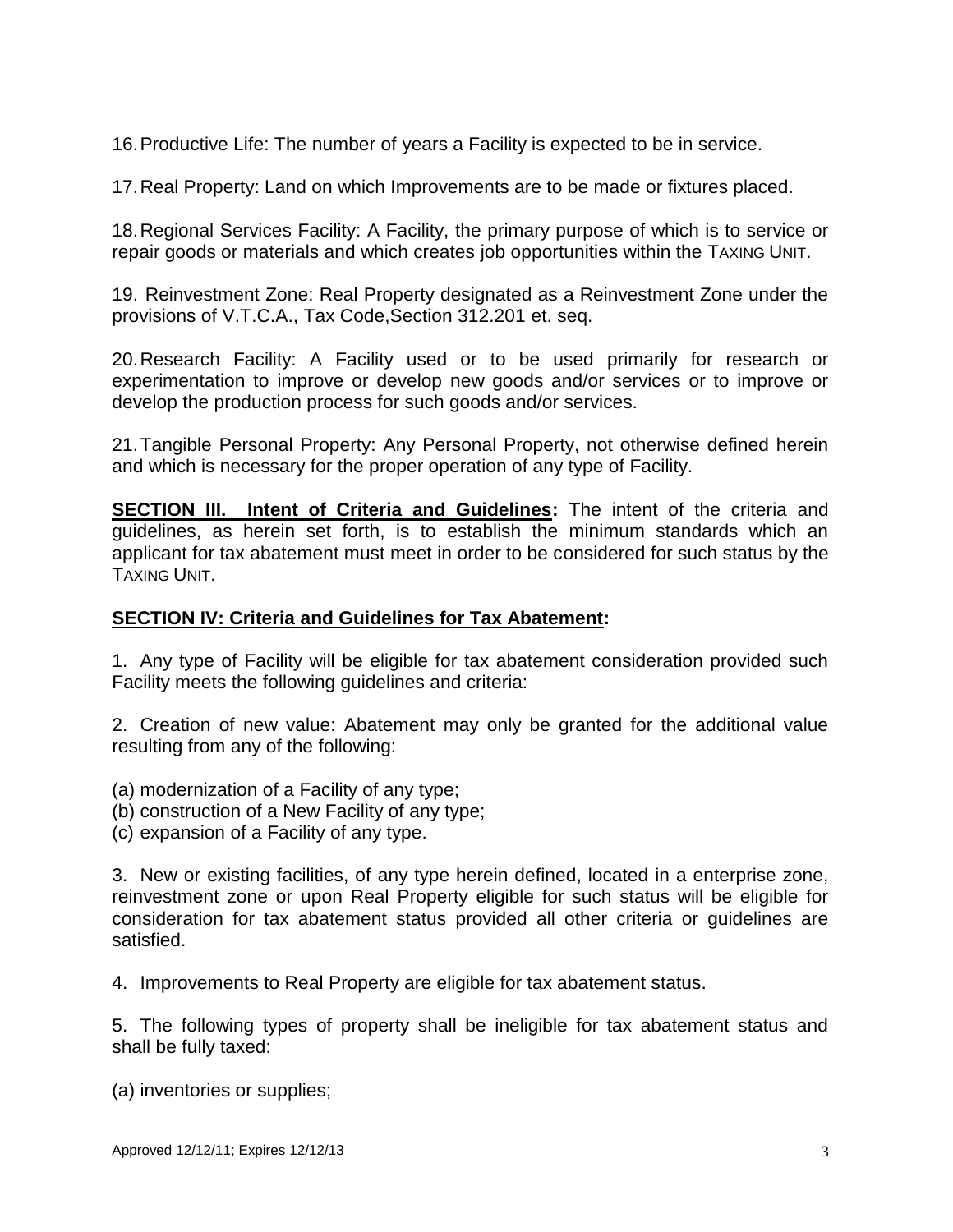(b) tools;

(c) furnishings and other forms of movable personal property;

(d) vehicles;

(e) aircraft;

(f) boats;

(g) property owned by the State of Texas or any State agency.

6. In order for a Facility to qualify for abatement, one of the following conditions must apply:

(a) The Real Property and eligible Improvements and Tangible Personal Property must be owned by the same person, corporation, partnership or other business entity; or,

(b) In the case of Real Property leased from a TAXING UNIT the leasehold interest in tax-exempt property as set forth forth in V.T.C.A., Tax Code, Section 312.204 and all improvements placed thereon together with all Tangible Personal Property used in conjunction with said improvements must be owned by the same person, corporation, partnership or other business entity and said owner must have a lease commitment of at least 7 years.

7. In reinvestment zones, the amount and term of abatement shall be determined on a case by case basis, however, in no event shall taxes be abated for a term in excess of ten (10) years. The amount of the taxable value of Improvements to be abated and the term of the abatement shall be determined by the City of Kingsville in all cases except that a reinvestment zone that is a state enterprise zone is designated for the same period as a state enterprise zone as provided by Chapter 2303, Government Code. The authority of all other TAXING UNITS shall be as set forth in V.T.C.A., Tax Code, Section 312.206.

In enterprise zones, the governing body of each TAXING UNIT may execute a written agreement with the owner of the property. The agreement may, but is not required to, contain terms that are identical to those contained in the agreement with the City of Kingsville and the only terms of the agreement that may vary are the portion of the property that is to be exempt from taxation under the agreement and the duration of the agreement.

8. No property shall be eligible for tax abatement unless such property meets the requirements of V.T.C.A. Tax Code, Section 312.202 and 312.204.

9. The economic qualification for tax abatement shall be as follows:

(a) New Facility:

1. The creation of a New Facility, which has not previously existed within the TAXING UNIT, and will be a totally new business operation; and,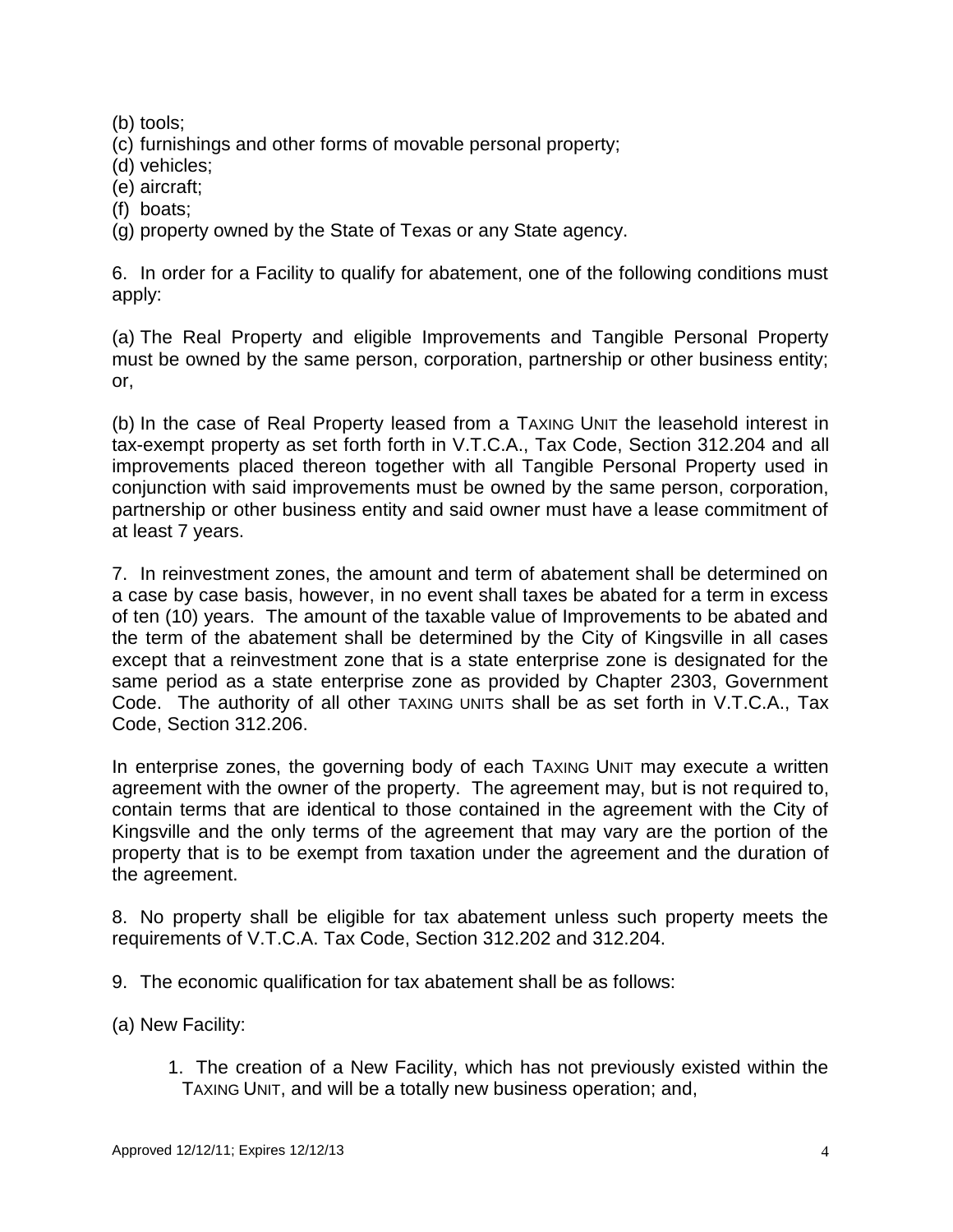- 2. The improvements and Tangible Personal Property to be erected or affixed in or on the Real Property for which tax abatement is sought must be at a minimum value of one hundred thousand dollars and the New Facility must create and retain new jobs during the entire term established in the Tax Abatement Agreement executed by applicant and the TAXING UNIT.
- (b) Expansion of existing Facility:
	- 1. The structural addition to a Facility in the amount of at least \$100,000 and the creation and retention of at least 5 new jobs at said Facility during the entire term established in the Tax Abatement Agreement executed by applicant and the TAXING UNIT.

(c) Modernization of existing Facility.

1. The replacement and upgrading of an existing Facility and the value of such improvements will be at a minimum value of one hundred thousand dollars. In addition, such replacement and upgrading must create and retain at least 5 new jobs during the entire term established in the Tax Abatement Agreement executed by the applicant and the TAXING UNIT.

10.Notwithstanding any of the requirements set forth in Section 9 the governing body of a Taxing Unit upon the affirmative vote of three-fourths of its members may vary any of the above requirements when variation is demonstrated by the applicant for Tax Abatement to be in the best interest of the TAXING UNIT and that it will enhance the economic development of the TAXING UNIT. By way of example, and not by limitation, the governing body of a Taxing Unit may consider the following or similar terms in determining whether a variance shall be granted:

(a) That the increase in productivity of the Facility will be substantial and hence directly benefit the economy.

(b) That the increase of goods or services produced by the Facility will be substantial and hence directly benefit the economy.

(c) That the employment maintained at the Facility will be increased.

(d) That the waiver of the requirement will contribute and provide for the retention of existing jobs within the TAXING UNIT.

(e) That the applicant for tax abatement has demonstrated that if tax abatement is granted to his Facility even though his Facility will not employ additional personnel that nevertheless due to the existence of said Facility a substantial number of new jobs will be created as a direct result of his Facility in other facilities located with the TAXING UNIT.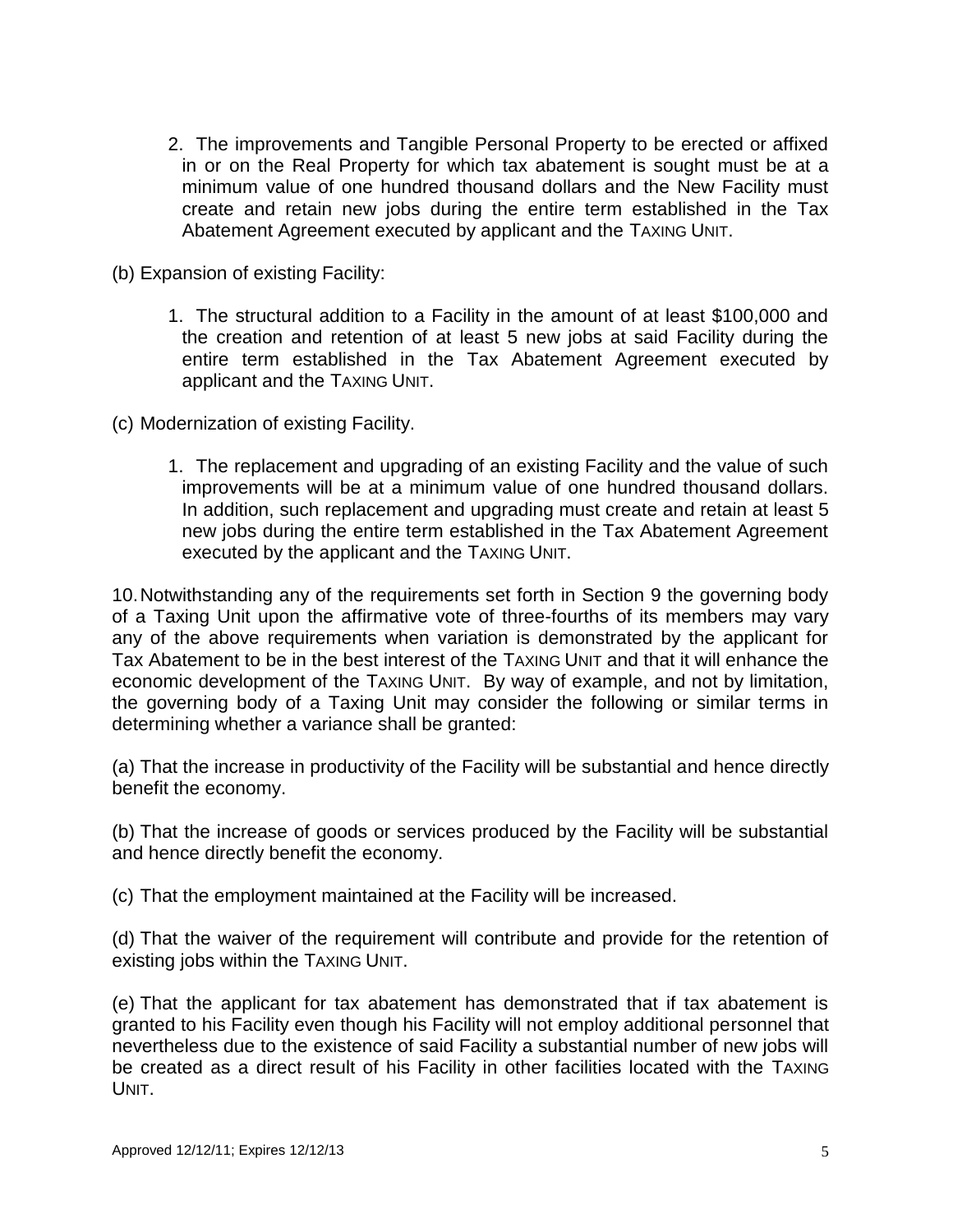(f) Any other evidence tending to show a direct and substantial economic benefit to the TAXING UNIT.

11.Taxability:

(a) The portion of the value of improvements to be abated shall be abated in accordance with the terms and provisions of a Tax Abatement Agreement executed between the TAXING UNIT and the owner of the taxable Real Property, leasehold interests or improvements on tax exempt real property, and/or Tangible Personal Property. The agreement shall at least meet the minimum standards of the provisions of V.T.C.A., Tax Code, Section 312 .205.

(b) All ineligible property, otherwise taxable, shall be fully taxed.

(c) The governing body of each TAXING UNIT shall have total discretion as to whether tax abatement is to be granted. Such discretion, as herein retained, shall be exercised on a case by case basis. The adoption of these guidelines and criteria by the governing body of a Taxing Unit does not:

- 1. Limit the discretion of the governing body to decide whether to enter into a specific tax abatement agreement;
- 2. Limit the discretion of the governing body to delegate to its employees the authority to determine whether or not the governing body should consider a particular application or request for tax abatement; or,
- 3. Create any property, contract, or other legal right in any person to have the governing body consider or grant a specific application or request for tax abatement.

(d) The burden to demonstrate that an application for tax abatement should be granted shall be upon the applicant. Each TAXING UNIT to which the application has been directed shall have full authority to request any additional information from the applicant that the governing body of such TAXING UNIT deems necessary to assist it in considering such application.

12. Tax abatements will be considered in accordance with the attached Ad Valorem Tax Abatement Schedule.

## **SECTION V. Criteria and Guidelines for Creation of Reinvestment Zone:**

1. No property shall be eligible for tax abatement unless such property is located in a reinvestment zone meeting the requirements of V.T.C.A., Tax Code, Section 312.202. To be designated as a reinvestment zone an area must: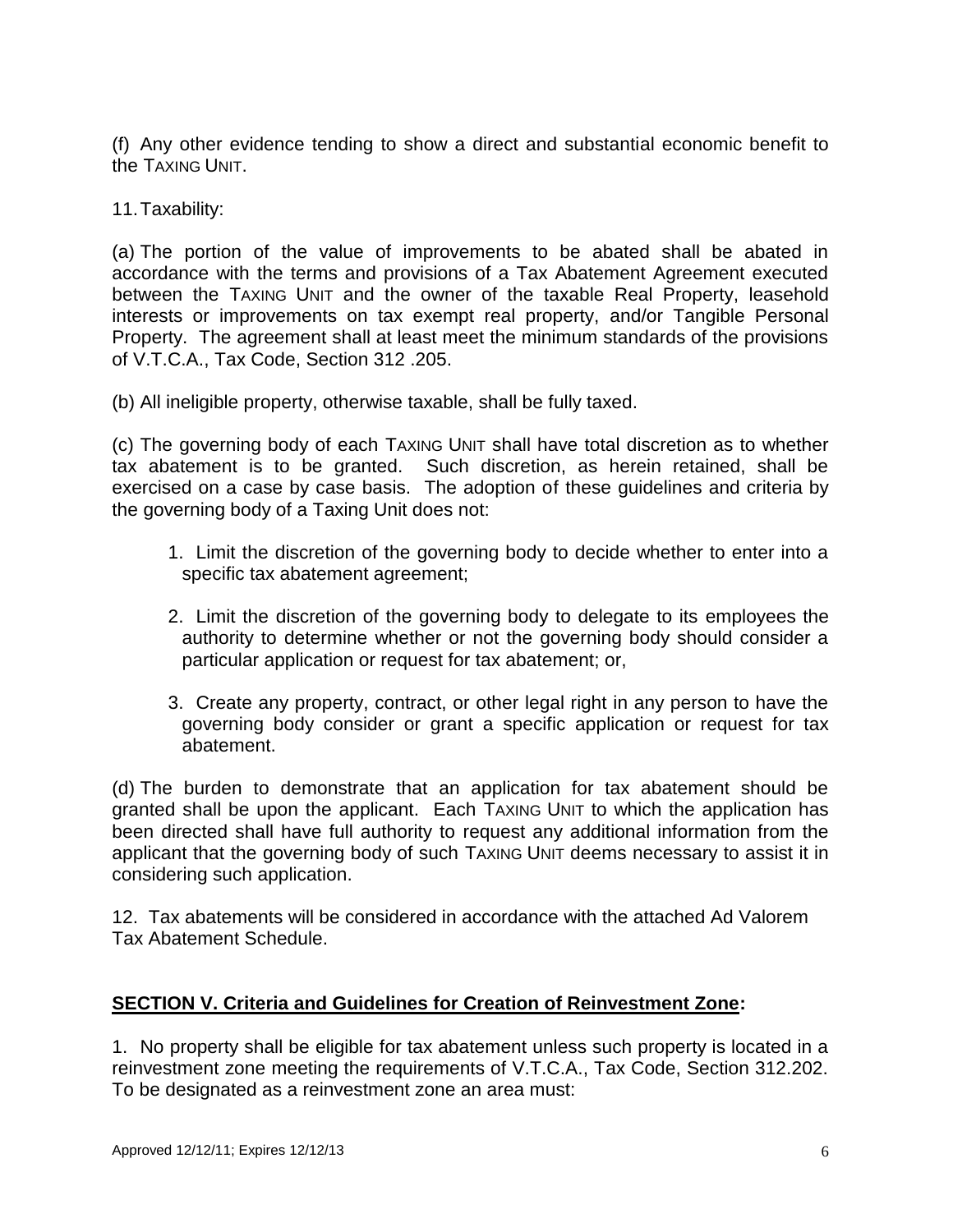(a) Substantially arrest or impair the sound growth of the municipality creating the zone, retard the provision of housing accommodations, or constitute an economic or social liability and be a menace to the public health, safety, morals, or welfare in its present condition and use because of the presence of:

- 1. a substantial number of substandard, slum, deteriorated, or deteriorating structures;
- 2. the predominance of defective or inadequate sidewalks or streets;
- 3. faulty size, adequacy, accessibility or usefulness of lots;
- 4. unsanitary or unsafe conditions;
- 5. the deterioration of site or other improvements;
- 6. tax or special assessment delinquency exceeding the fair value of the land;
- 7. defective or unusual conditions of title;
- 8. conditions that endanger life or property by fire or other cause; or,
- 9. any combination of these factors;

(b) Be predominately open and, because of obsolete platting, deterioration of structures or site improvements, or other factors, substantially impair or arrest the sound growth of the municipality;

(c) Be in a federally assisted new community located in a home-rule municipality or in an area immediately adjacent to a federally assisted new community located in a home-rule municipality;

(d) Be located entirely in an area that meets the requirements for federal assistance under Section 119 of the Housing and Community Development Act of 1974 (42 U.S.C. Section 5318);

(e) Encompass signs, billboards, or other outdoor advertising structures designated by the governing body of the municipality for relocation, reconstruction, or removal for the purpose of enhancing the physical environment of the municipality, which the legislature declares to be a public purpose; or,

(f) Be reasonably likely as a result of the designation to contribute to the retention or expansion of primary employment or to attract major investment in the zone that would be a benefit to the property and that would contribute to the economic development of the municipality.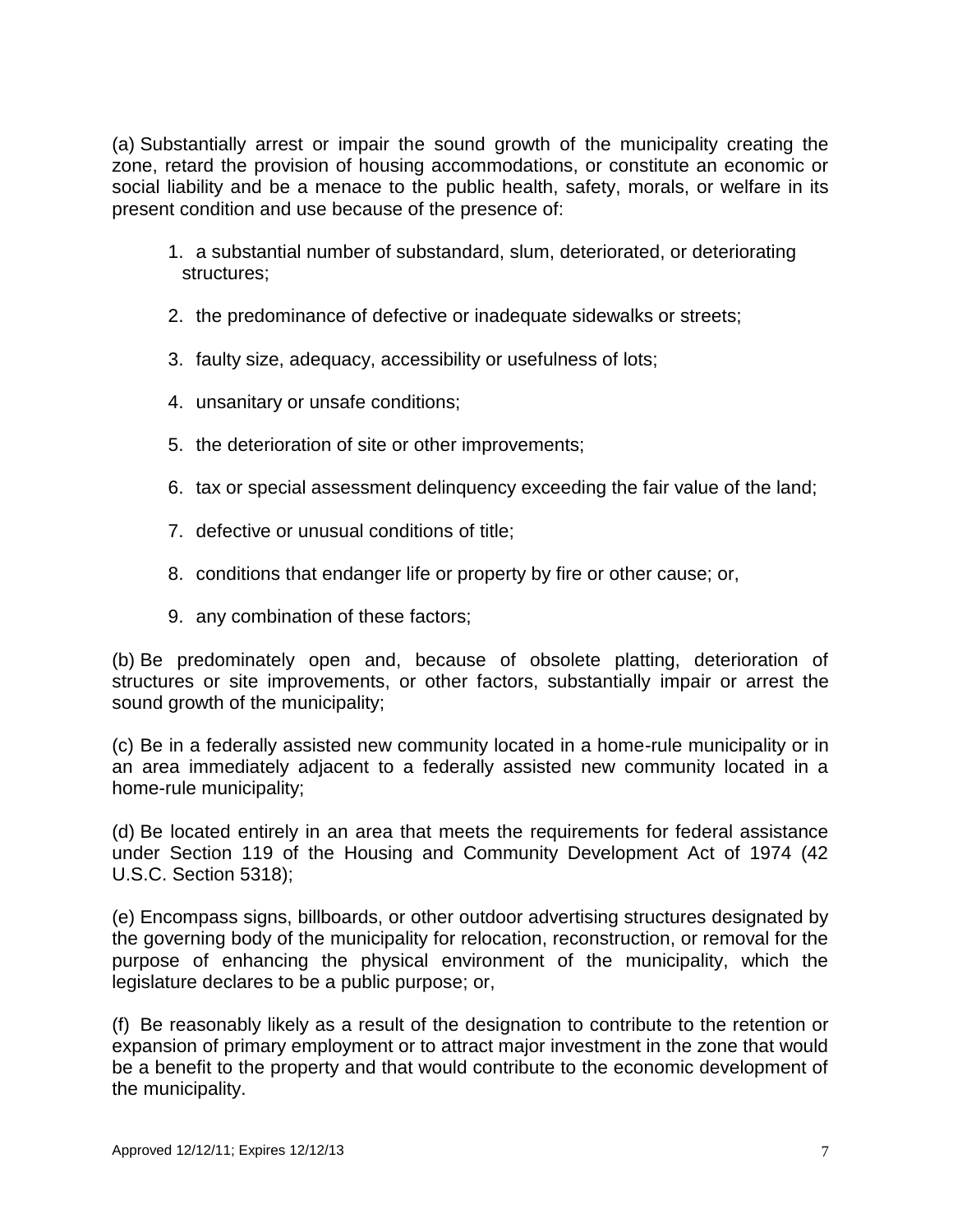2. For purposes of this Section, a federally assisted new community is a federally assisted area:

(a) That has received or will receive assistance in the form of loan guarantees under Title X of the National Housing Act (12 U.S.C. Section 1749aa et seq.); and,

(b) A portion of which has received grants under Section 107(a)(1) of the Housing and Community Development Act of 1974, as amended, made pursuant to the authority created by that section for grants in behalf of new communities assisted under Title VII of the Housing and Urban Development Act of 1970 or Title IV of the Housing and Urban Development Act of 1968 or in behalf of new community projects asssited under Title X of the National Housing Act, as amended.

3. The governing body of a municipality, as required by Section 312.201, V.T.C.A.,Tax Code, shall hold a public hearing on the designation of an area within its jurisdiction as a reinvestment zone. The burden shall be on the owner of the property sought to be included in the zone or applicant for the creation of the reinvestment zone to establish the following:

(a) That the requirements of Subsection 1 of this Section have been met.

(b) That the improvements sought are feasible and practical.

(c) That the improvements sought would be a benefit to the land to be included in the zone.

(d) That the improvements sought would be a benefit to the City of Kingsville after the expiration of a Tax Abatement agreement.

4. No later than the seventh day before the date set for the above public hearing notice of such hearing shall be:

(a) Published in a newspaper having general circulation in the TAXING UNIT.

(b) Delivered in writing to the presiding officer of the governing body of each taxing unit that includes in its boundaries real property that is to be included in the proposed reinvestment zone.

(c) The costs of these notices shall be at the applicant's expense.

5. At the public hearing described in Subsection 3 above, any interested person is entitled to speak and present evidence for or against the designation of such reinvestment zone.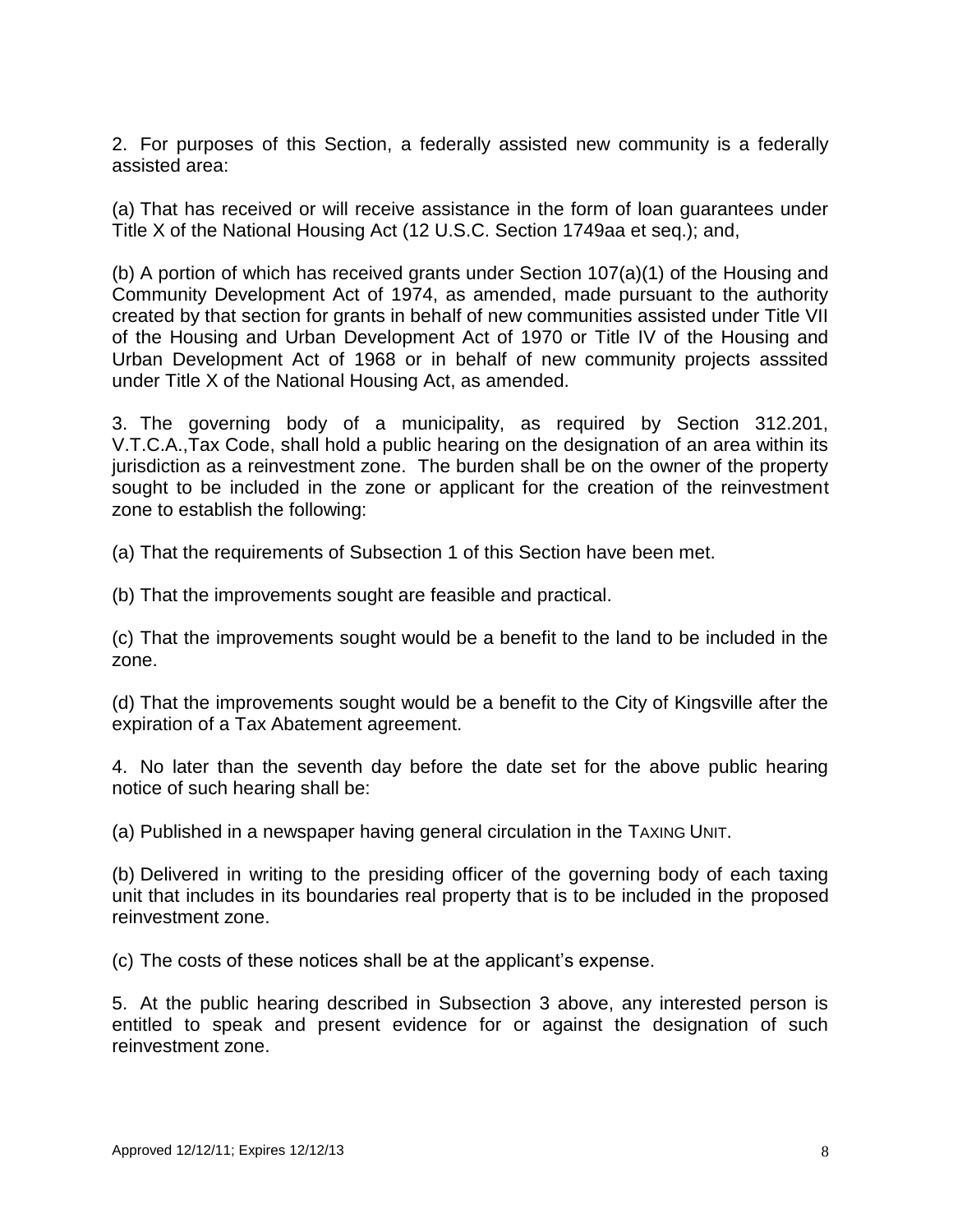6. At the conclusion of the hearing described in Subparagraph 3 above, the governing body shall enter its findings as follows:

(a) That the applicant or owner has or has not met his burden as hereinabove set forth, and,

(b) That the improvements sought are or are not feasible and practical.

(c) That the proposed improvements sought will or will not be a benefit to the land to be included in the reinvestment zone and to the TAXING UNIT after the expiration of an agreement entered into under the V.T.C.A., Tax Code, Section 312.204 or Section 312.211.

7. An application for the creation of a reinvestment zone shall not be granted unless the TAXING UNIT considering such application enters affirmative findings to Subparagraphs a, b, and c of Subsection 6 above set forth.

8. At the conclusion of the public hearing herein required and upon the affirmative finding of the governing body as required by Subsection 7 above and after a determination that all other legal prerequisites have been met, the governing body may designate a reinvestment zone in accordance with the provisions of V.T.C.A., Tax Code, Section 312.201.

9. The designation of a reinvestment zone expires five years after the date of the designation and may be renewed for periods not to exceed five years, except that a reinvestment zone that is a state enterprise zone is designated for the same period as a state enterprise zone as provided by Chapter 2303, Government Code. The expiration of the designation does not affect an existing tax abatement agreement made in accordance with Chapter 312, Subchapter B, Texas Tax Code.

10.Designation of an area as an enterprise zone under the Texas Enterprise Zone Act, Chapter 2303, Subchapter C, Texas Government Code, constitutes designation of the area as a reinvestment zone under Subchapter B of the Property Redevelopment and Tax Abatement Act without further hearing or other procedural requirements other than those provided by the Texas Enterprise Zone Act, Chapter 2303, Subchapter C, Texas Government Code.

# **SECTION VI. Tax Abatement Agreement:**

1. After the creation of a reinvestment zone as hereinabove authorized a Tax Abatement Agreement may be executed between the owner and any TAXING UNIT. A Tax Abatement Agreement shall:

(a) Establish and set forth the Base Year assessed value of the property for which tax abatement is sought.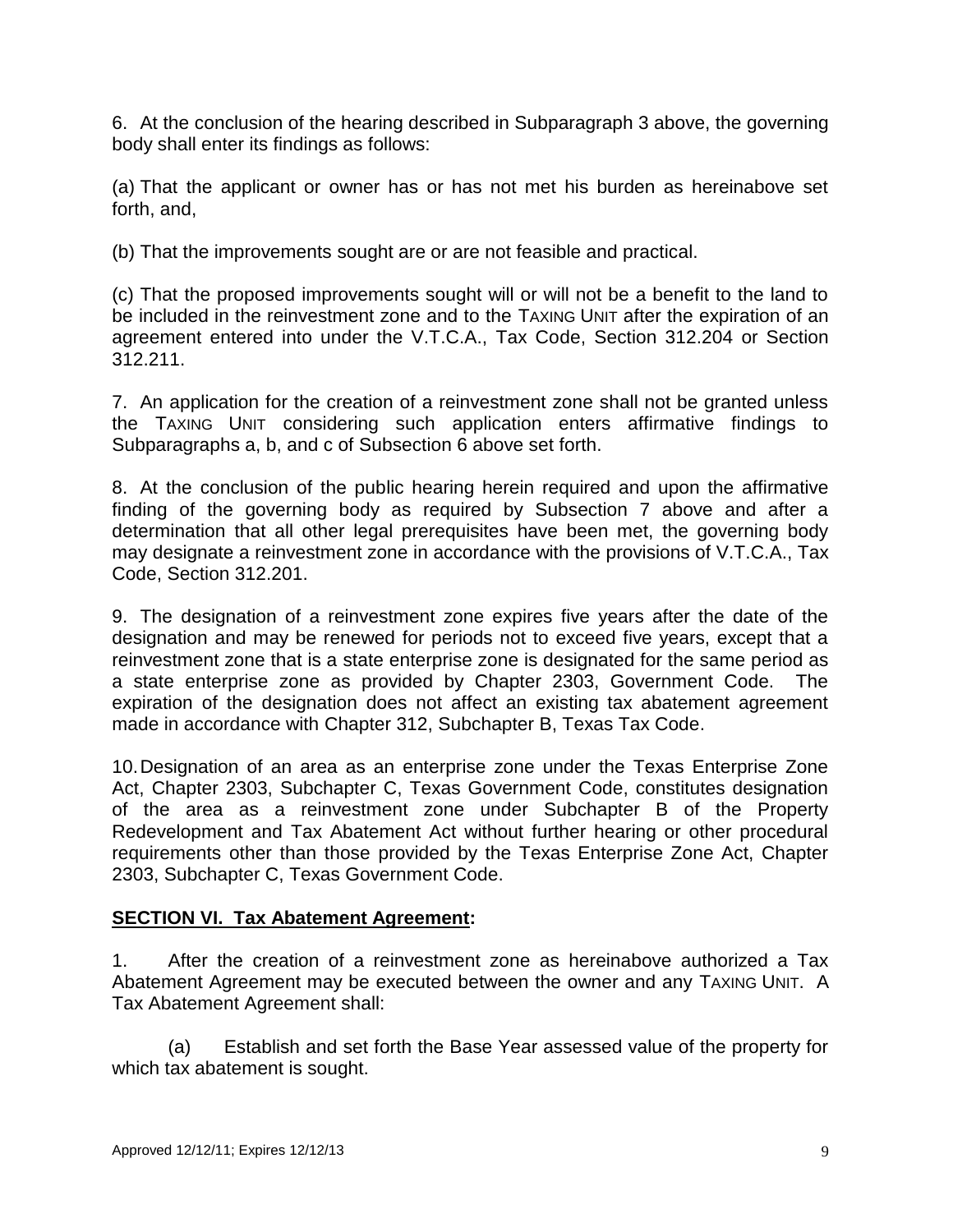(b) Provide that the taxes paid on the Base Year assessed value shall not be abated as a result of the execution of said Tax Abatement Agreement.

(c) Provide that ineligible property as described in Section IV, Subsection 5, hereinabove shall be fully taxed.

(d) Provide for the exemption of Improvements in each year covered by the agreement only to the extent the value of such Improvements for each such year exceed the value for the year in which the agreement is executed.

(e) Fully describe and list the kind, number and location of all of the proposed improvements to be made in or on the Real Property.

(f) Set forth the estimated value of all improvements to be made in or on the Real Property.

- (g) Clearly provide that tax abatements shall be granted only to the extent:
- 1. The improvements to Real Property increase the value of the Real Property for the year in which the Tax Abatement Agreement is executed; and,
- 2. That the Tangible Personal Property Improvements to Real Property were not located on the Real Property prior to the period covered by the Tax Abatement Agreement.

(h) Provide for the portion of the value of the Improvements to Real Property or Improvements to be abated. This determination is to be made consistent with the provisions of Section IV, Subsection 5, of these guidelines and criteria as hereinabove set forth.

(i) Provide for the commencement date and the termination date. In no event shall said date exceed a period of ten years.

- (j) Describe the type and proposed use of the Improvements to Real Property or Improvements including:
	- (1) Whether the Improvements are for a New Facility, modernization of a Facility, or expansion of a Facility.
	- (2) The nature of the construction, proposed time table of completion, a map or drawings of the Improvements above mentioned.
	- (3) The amount of investment and the commitment for the creation of new jobs.
	- (4) A list containing the kind, number and location of all proposed Improvements.
	- (5) Any other information required by the TAXING UNIT.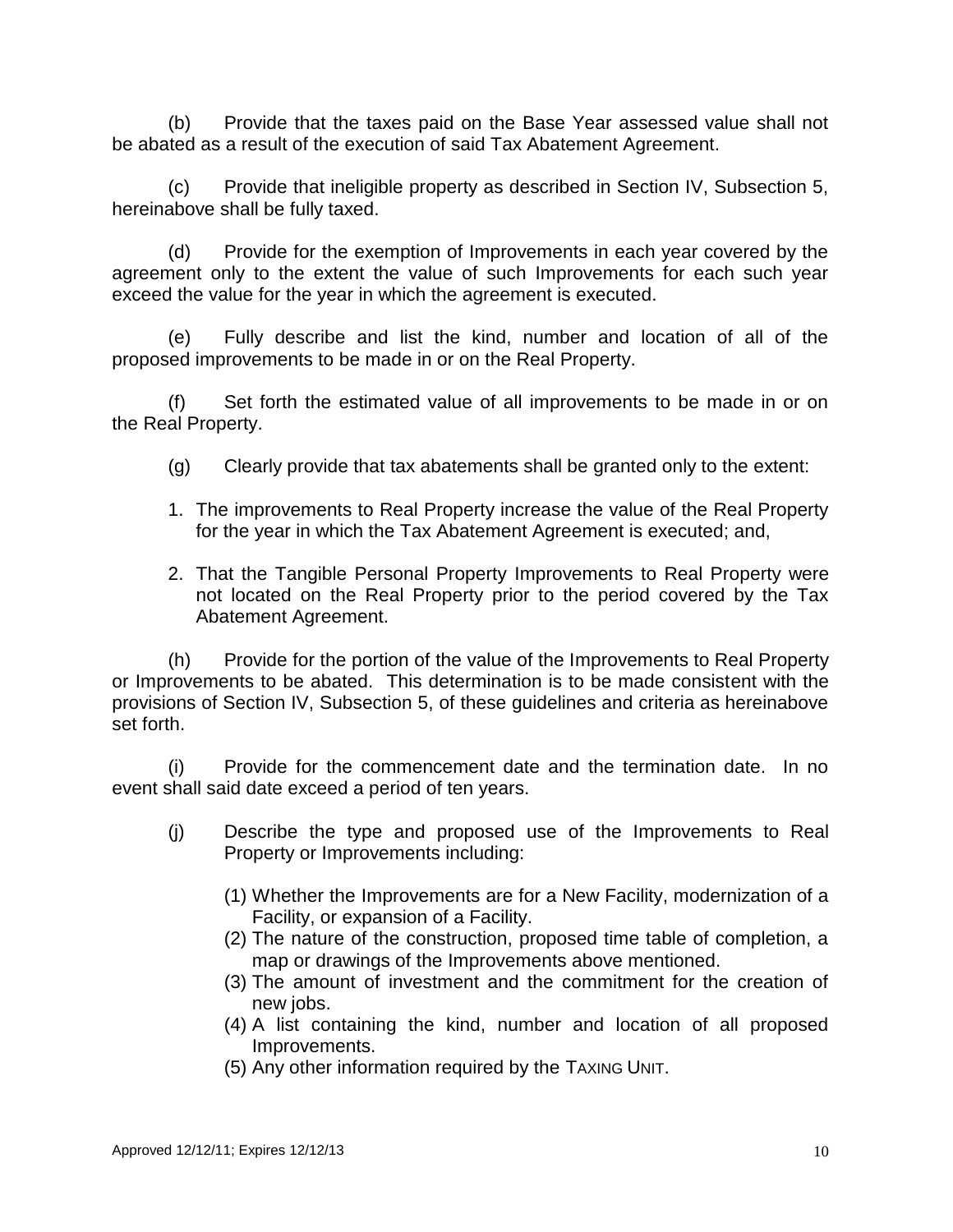(k) Provide a legal description of the Real Property upon which Improvements are to be made.

(l) Provide access to and authorize inspection of the Real Property or Improvements by employees of the TAXING UNIT, which has executed a Tax Abatement Agreement with owner to ensure Improvements or repairs are made according to the specifications and conditions of the Tax Abatement Agreement.

(m) Provide for the limitation of the uses of the Real Property or Improvements consistent with the general purpose of encouraging development or redevelopment of the zone during the period that property tax exemptions are in effect.

(n) Provide for contractual obligations in the event of default by owner, violation of the terms or conditions by owner, recapturing property tax revenue last as a result of the tax abatement agreement in the event owner defaults or otherwise fails to make Improvements as provided in said Tax Abatement Agreement, and any other provision as may be required or authorized by State Law.

(o) Contain each term agreed to by the owner of the property.

(p) Require the owner of the property to certify annually to the governing body of each TAXING UNIT that the owner is in compliance with each applicable term of the agreement.

(q) Provide that the governing body of the City of Kingsville may cancel or modify the agreement if the property owner fails to comply with the agreement.

(r) Provide for any other provisions the Taxing Unit opts to include as allowed by law.

2. Not later than the seventh day before City of Kingsville enters into an agreement for tax abatement under V.T.C.A., Tax Code, Chapter 312 the governing body of the City of Kingsville or a designated officer or employee thereof shall deliver to the presiding officer of the governing body of each of the taxing units in which the property to be subject to the agreement is located, a written notice that the City of Kingsville, intends to enter into the agreement. The notice must include a copy of the proposed Tax Abatement Agreement.

3. A notice, as above described in Subparagraph 2, is presumed delivered when placed in the mail, postage paid and properly addressed to the appropriate presiding officer. A notice properly addressed and sent by registered or certified mail for which a return receipt is received by the sender is considered to have been delivered to the addressee.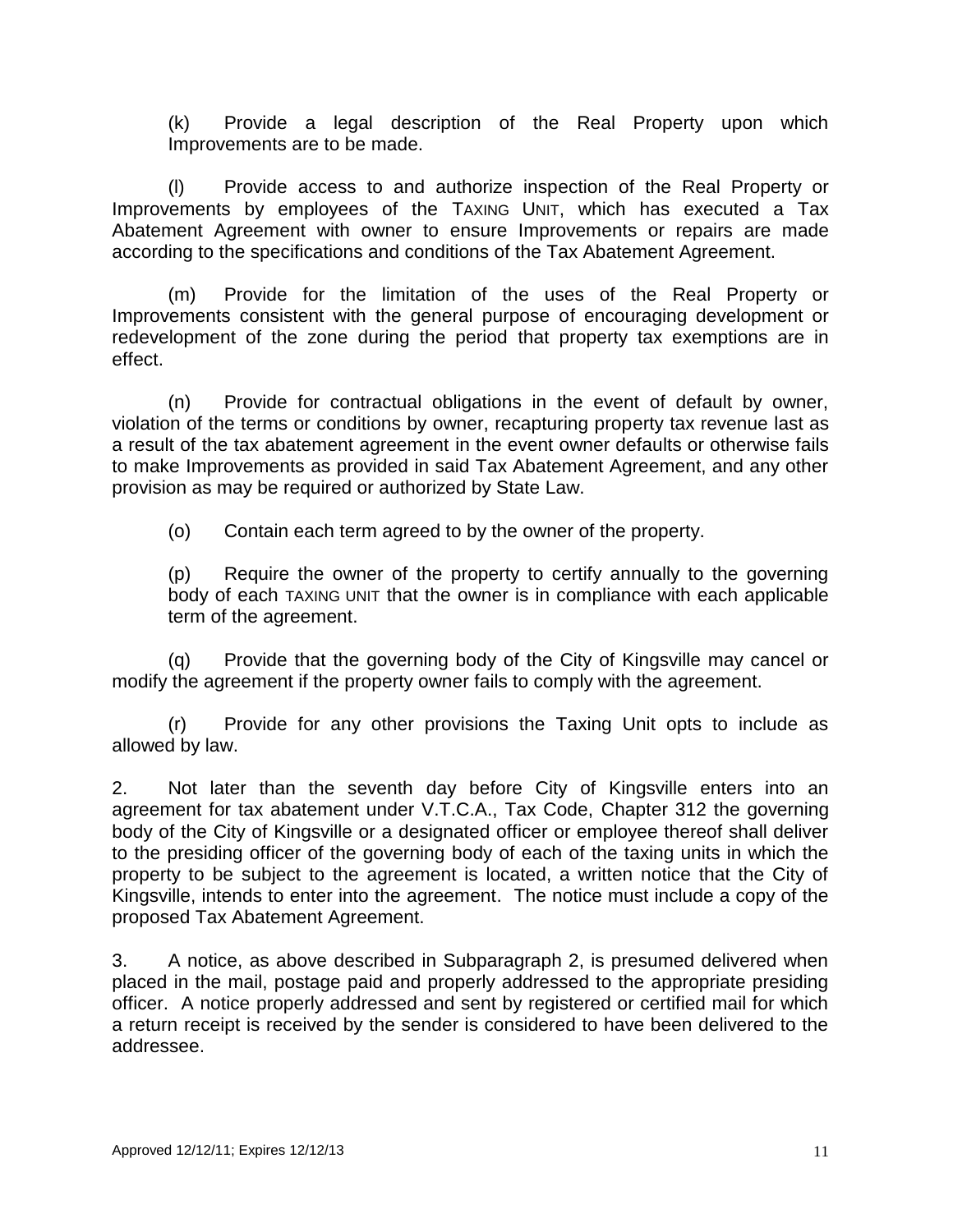4. Failure to deliver the notice, as described in Subparagraph 2 above, does not affect the validity of the agreement.

## **SECTION VII. Application:**

- 1. Any present owner of taxable property located within a TAXING UNIT may apply for tax abatement by filing an application with the City of Kingsville, when the Real Property or Tangible Personal Property for which abatement sought is located within the City limits of the City of Kingsville.
- 2. The application shall consist of a completed application form accompanied by:
- (a) A general description of the Improvements to be undertaken.
- (b) A descriptive list of the Improvements for which tax abatement is requested.

(c) A list of the kind, number and location of all proposed Improvements of the Real Property, Facility or Existing Facility.

(d) A map indicating the approximate location of Improvements on the Real Property, Facility or Existing Facility together with the location of any or all Existing Facility located on the Real Property or Facility.

(e) A list of any and all Tangible Personal Property presently existing on the Real Property or located in an existing Facility.

(f) A proposed time schedule for undertaking and completing the proposed Improvements.

(g) A general description stating whether the proposed Improvements are in connection with:

- (1) the modernization of a Facility (of any type herein defined); or,
- (2) construction of a New Facility (of any type herein defined); or,
- (3) expansion of a Facility (of any type herein defined); or,
- (4) any combination of the above.

(h) A statement of the additional value to the Real Property or Facility as a result of the proposed Improvements.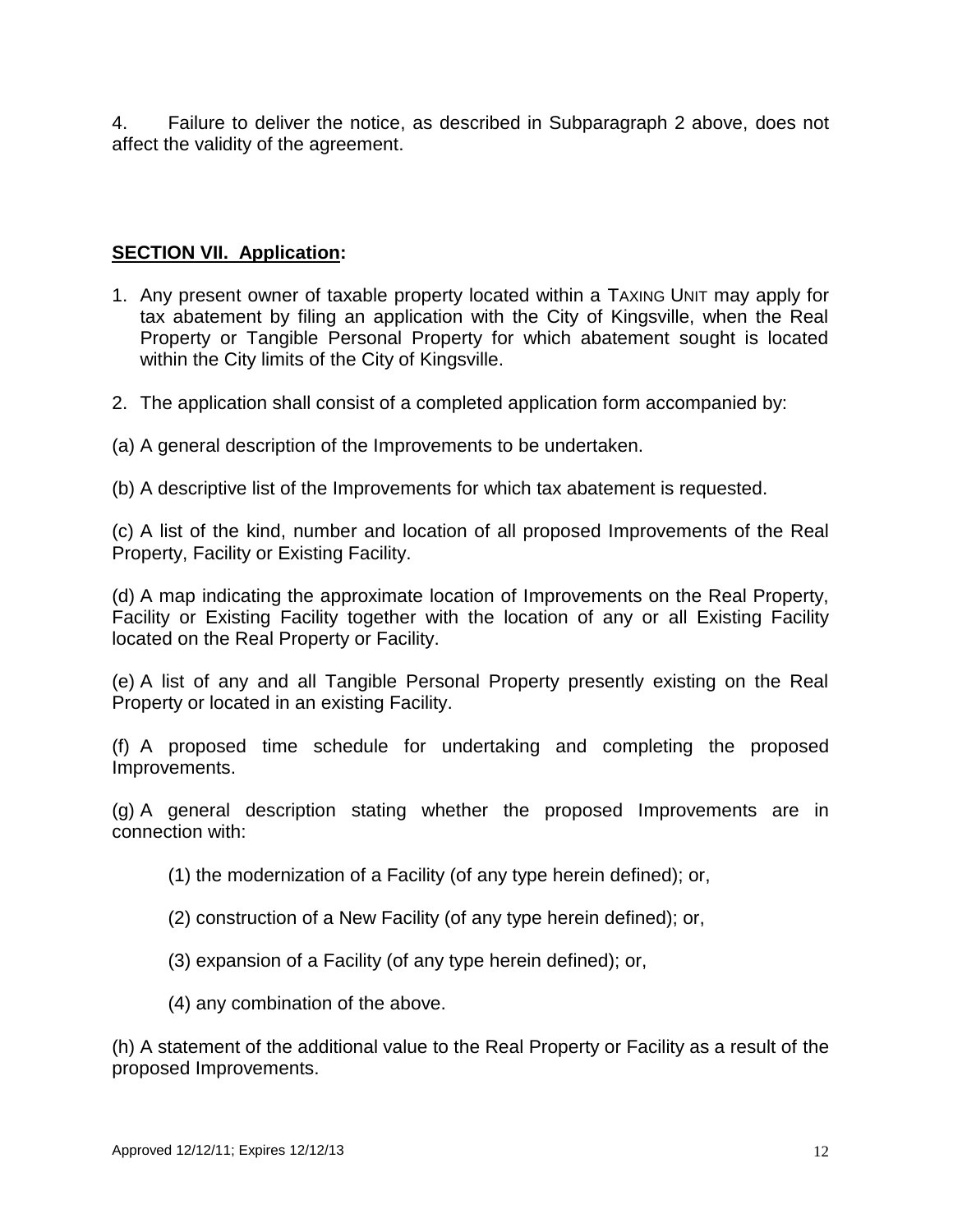(i) A statement of the assessed value of the Real Property, Facility or Existing Facility for the Base Year.

(j) Information concerning the number of new jobs that will be created or information concerning the number of existing jobs to be retained as result of the Improvements undertaken.

(k) Any other information which the TAXING UNIT, to which the application has been directed, deems appropriate for evaluating the financial capacity of the applicant and compatibility of the proposed Improvements with these guidelines and criteria.

(l) Information that is provided to a Taxing Unit in connection with an application or request for tax abatement and which describes the specific processes or business activity to be conducted or the equipment or other property to be located on the property for which tax abatement is sought is confidential and not subject to public disclosure until the Tax Abatement Agreement is executed. Information in the custody of a Taxing Unit after the agreement is executed is not confidential. (V.T.C.A., Tax Code, Section 312.003).

(m)The TAXING UNIT to whom the application for tax abatement has been directed shall determine if the property described in said application is within a designated reinvestment zone. If the TAXING UNIT determines that the property described is not within a current reinvestment zone then they shall so notify the applicant and said application shall then be considered both as an application for the creation of a reinvestment zone and a request for tax abatement to be effective after the zone is created.

## **SECTION VIII. Recapture:**

1. In the event that any type of Facility, (as defined in Section II, Subparagraphs 5, 6, 7, 8, 10, 11, 12, 13, 17, 19) is completed and begins producing goods or services, but subsequently discontinues producing goods or services for any reason, excepting fire, explosion or other casualty or accident or natural disaster or other event beyond the reasonable control of applicant or owner for a period of 180 days during the term of a tax abatement agreement, then in such event the Tax Abatement Agreement shall terminate and all abatement of taxes shall likewise terminate. Taxes abated during the calendar year in which termination takes place shall be payable to each TAXING UNIT by no later than January 31st of the following year. Taxes abated in years prior to the year of termination shall be payable to each TAXING UNIT within sixty (60) days of the date of termination. The burden shall be upon the applicant or owner to prove to the satisfaction of the TAXING UNIT to whom the application for tax abatement was directed that the discontinuance of producing goods or services was as a result of fire, explosion, or other casualty or accident or natural disaster or other event beyond the reasonable control of applicant or owner. In the event the applicant or owner meets this burden and the TAXING UNIT is satisfied that the discontinuance of the production of goods or services was the result of events beyond the reasonable control of the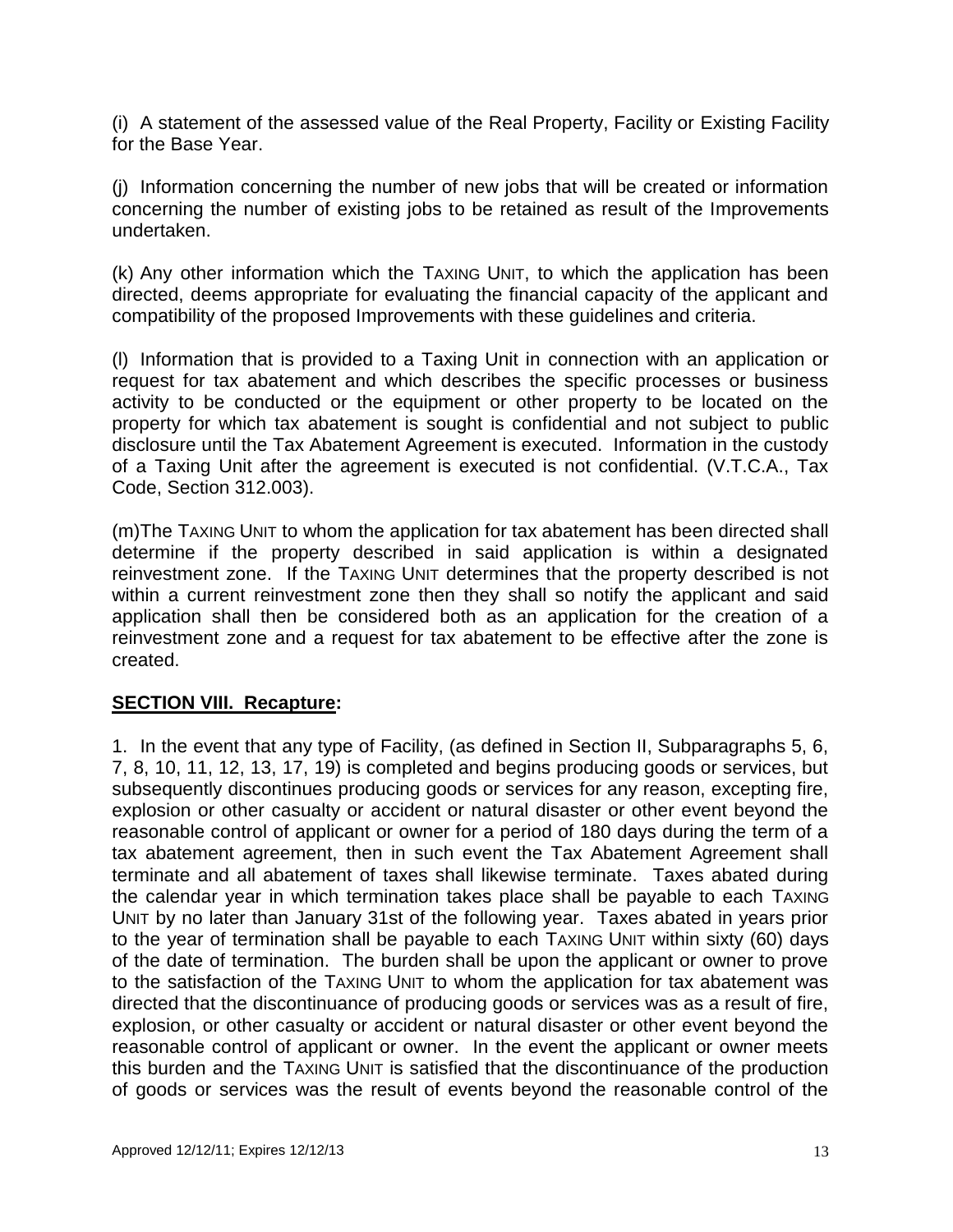applicant or owner, then such applicant or owner shall have a period of one year in which to resume the production of goods and services. In the event that the applicant or owner fails to resume the production of goods or services within one year, the Tax Abatement Agreement shall terminate and the Abatement of all taxes shall likewise terminate. Taxes abated during the calendar year in which termination takes place shall be payable to each TAXING UNIT by not later than January 31st of the following year. Taxes abated in years prior to the year of termination shall be payable to each TAXING UNIT within sixty (60) days of the date of termination. The one year time period, hereinabove mentioned, shall commence upon written notification from the TAXING UNIT to the applicant or owner.

2. In the event that the applicant or owner has entered into a Tax Abatement Agreement to make improvements to a Facility of any type described in Section 1 above, but fails to undertake or complete such improvements, then in such event the TAXING UNIT to whom the application for Tax Abatement was directed shall give the applicant or owner sixty (60) days written notice of such failure. The applicant or owner shall demonstrate to the satisfaction of the TAXING UNIT, above mentioned, that the applicant or owner has commenced to cure such failure within the sixty (60) days above mentioned. In the event that the applicant or owner fails to demonstrate that he is taking affirmative action to cure his failure, then in such event the Tax Abatement Agreement shall terminate and all abatement of taxes shall likewise terminate. Taxes abated during the calendar year in which termination takes place shall be payable to each TAXING UNIT by no later than January 31st of the following year. Taxes abated in years prior to the year of termination shall be payable to each TAXING UNIT within sixty (60) days of the date of termination.

3. In the event that the TAXING UNIT to whom application for Tax Abatement was directed determines that the applicant or owner is in default of any of the terms or conditions contained in the Tax Abatement Agreement, then in such event the TAXING UNIT shall give the applicant or owner sixty (60) days written notice to cure such default. In the event such default is not cured to the satisfaction of the TAXING UNIT within the sixty (60) days notice period, then the Tax Abatement Agreement shall terminate and all abatement of taxes shall likewise terminate. Taxes abated during the calendar year in which termination takes place shall be payable to TAXING UNIT by no later than January 31st of the following year. Taxes abated in years prior to the year of termination shall be payable to each TAXING UNIT within sixty (60) days of the date of termination.

4. In the event that the applicant or owner allows ad valorem taxes on property ineligible for Tax Abatement owed to any TAXING UNIT to become delinquent and fails to timely and properly follow the legal procedures for their protest or contest, then in such event the Tax Abatement Agreement shall terminate and all abatement of taxes shall likewise terminate. Taxes abated during the calendar year in which termination, under this subparagraph takes place shall be payable to each TAXING UNIT by no later than January 31st of the following year. Taxes abated in years prior to the year of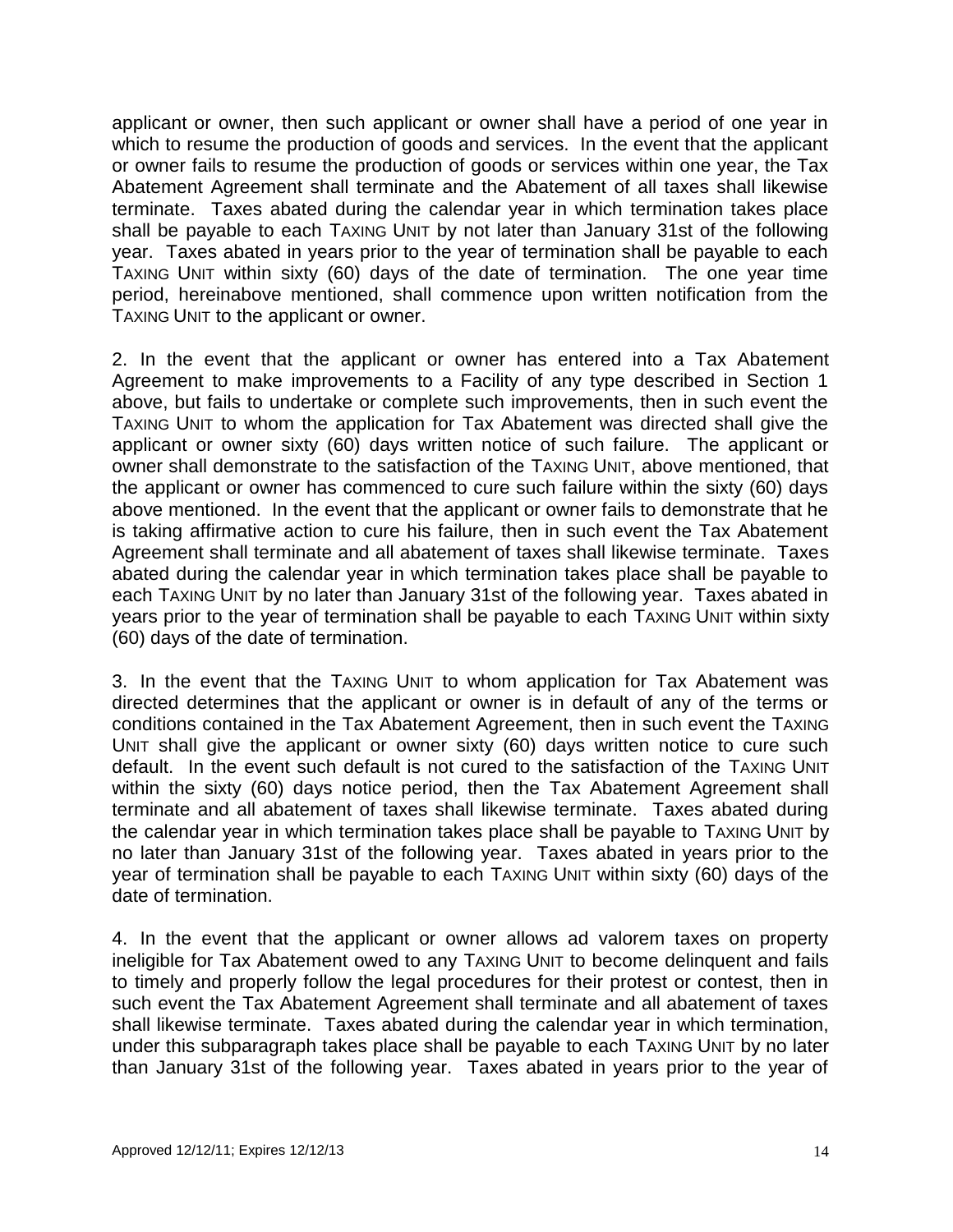termination shall be payable to each TAXING UNIT within sixty (60) days of the date of termination.

5. In the event that the applicant or owner, who has executed a Tax Abatement Agreement with any TAXING UNIT, relocated the business, for which tax abatement has been granted, to a location outside of the designated reinvestment zone, then in such event, the Tax Abatement Agreement shall terminate after sixty (60) days written notice by the TAXING UNIT to the Owner/Applicant. Taxes abated during the calendar year in which termination under this subparagraph take place shall be payable to each TAXING UNIT by no later than January 31st of the following year. Taxes abated in years prior to the year of termination shall be payable to each TAXING UNIT within sixty (60) days of the date of termination.

6. The date of termination as that term is used in the Subsection VIII shall, in every instance, be the 60th day after the day the TAXING UNIT sends notice of default, in the mail to the address shown in the Tax Abatement Agreement to the Applicant or Owner. Should the default be cured by the owner or applicant within the sixty (60) day notice period, the Owner/Applicant shall be responsible for so advising the TAXING UNIT, failing in which, the abatement remains terminated and the abated taxes must be paid.

7. In every case of termination set forth in Subparagraphs 1, 2, 3, 4 and 5 above, the TAXING UNIT to which the application for tax abatement was directed shall determine whether default has occurred by Owner/Applicant in the terms and conditions of the Tax Abatement Agreement and shall so notify all other TAXING UNITS. Termination of the Tax Abatement Agreement by the TAXING UNIT to which the application for tax abatement was directed shall constitute simultaneous termination of all Tax Abatement Agreements of all other TAXING UNITS.

8. In the event that a Tax Abatement Agreement is terminated for any reason what so ever and taxes are not paid within the time period herein specified, then in such event, the provisions of V.T.C.A., Tax Code, Section 33.01 (Penalties and Interest) will apply.

## **SECTION IX. Miscellaneous:**

1. Any notice required to be given by these criteria or guidelines shall be given in the following manner:

(a) To the owner or applicant: written notice shall be sent to the address appearing on the Tax Abatement Agreement.

(b) To a Taxing Unit: written notice shall be sent to the address appearing on the Tax Abatement Agreement.

2. The Chief Appraiser of the Kleberg County Appraisal District shall annually assess the Real and Personal Property comprising the reinvestment zone. Each year, the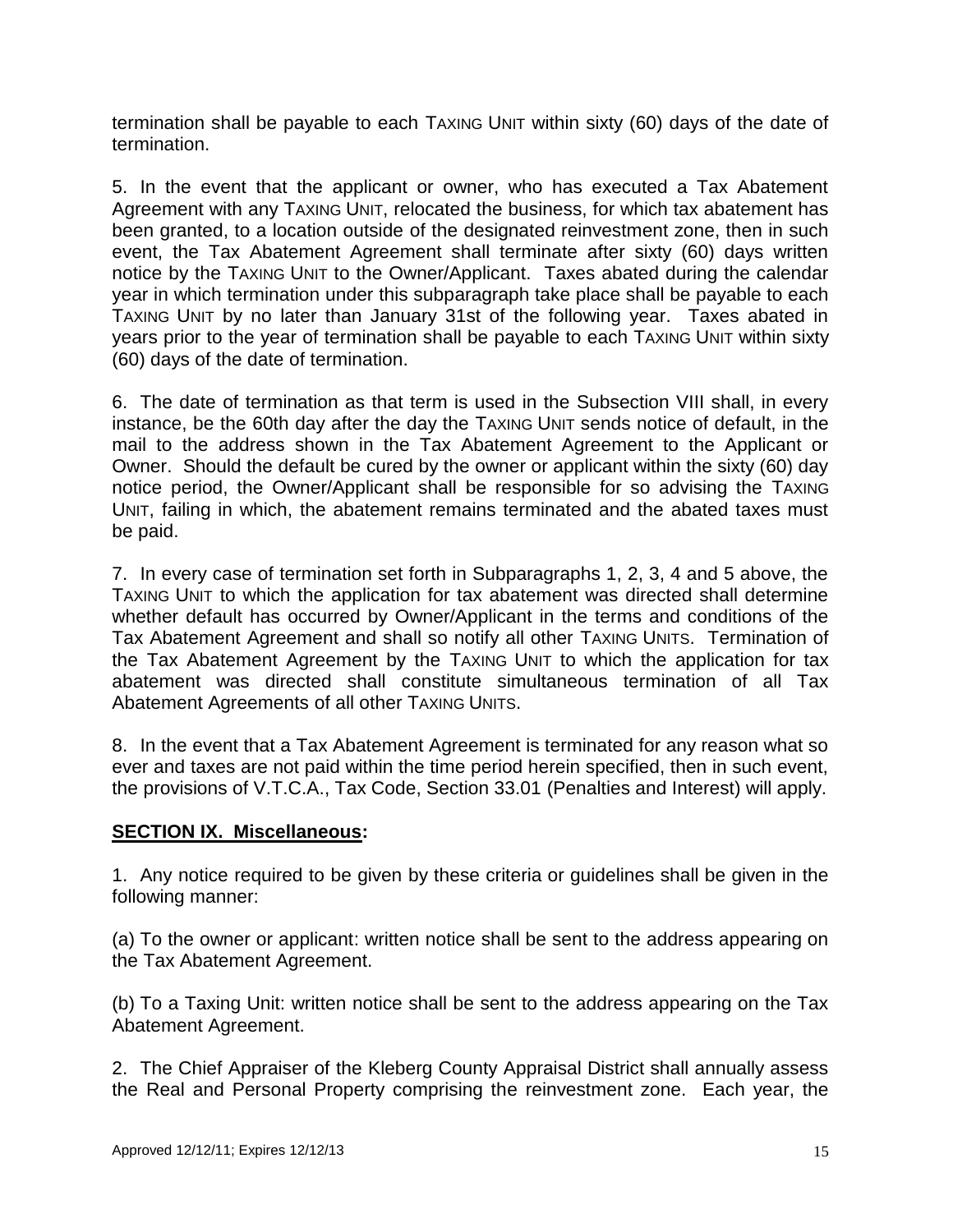applicant or owner receiving tax abatement shall furnish the Chief Appraiser with such information as may be necessary for the abatement. Once value has been established, the Chief Appraiser shall notify the TAXING UNITS which levy taxes of the amount of assessments.

3. Upon the completion of improvements made to any type of Facility as set forth in these criteria and guidelines a designated employee or employees of any TAXING UNIT having executed a Tax Abatement Agreement with applicant or owner shall have access to the Facility to ensure compliance with the Tax Abatement Agreement.

4. A Tax Abatement Agreement may be assigned to a new owner but only after written consent has been obtained from all TAXING UNITS which have executed such an agreement with the applicant or owner.

5. These guidelines and criteria are effective upon the date of their adoption by a Taxing Unit and shall remain in force for two years. At the end of the two year period these guidelines and criteria may be readopted, modified, amended or rewritten as the conditions may warrant.

6. Each TAXING UNIT shall determine whether or not said TAXING UNIT elects to become eligible to participate in tax abatement. In the event the TAXING UNIT elects to become eligible to participate in tax abatement, then such TAXING UNIT shall adopt these guidelines and criteria forwarding a copy of both the election to participate and adoption of guidelines and criteria to all other TAXING UNITS.

7. In the event of a conflict between these guidelines and criteria and V.T.C.A., Tax Code, Chapter 312, the Tax Code shall prevail and these guidelines and criteria interpreted accordingly.

8. The guidelines and criteria once adopted by a Taxing Unit may be amended or repealed by a vote of three-fourths of the members of the governing body of a TAXING UNIT during the two year term in which these guidelines and criteria are effective.

9. The Property Redevelopment and Tax Abatement Act is subject to review as provided by the Texas Sunset Act (Section 325.0082 Government Code). If not continued in effect this statute expires September 1, 2021.

10.The term a "job" or "jobs" as used herein in the context of maintaining current jobs or creating and retaining new jobs shall have the following meaning. In order to constitute a "job" it must mean the employment of one or more persons on a regular or routine basis for a total period of at least 40 hours per week at the prevailing Federal minimum wage rate or the employment of one person with no hours requirement with a salary not based on an hourly structure and a wage or salary equal to fifteen times the prevailing Federal minimum wage rate.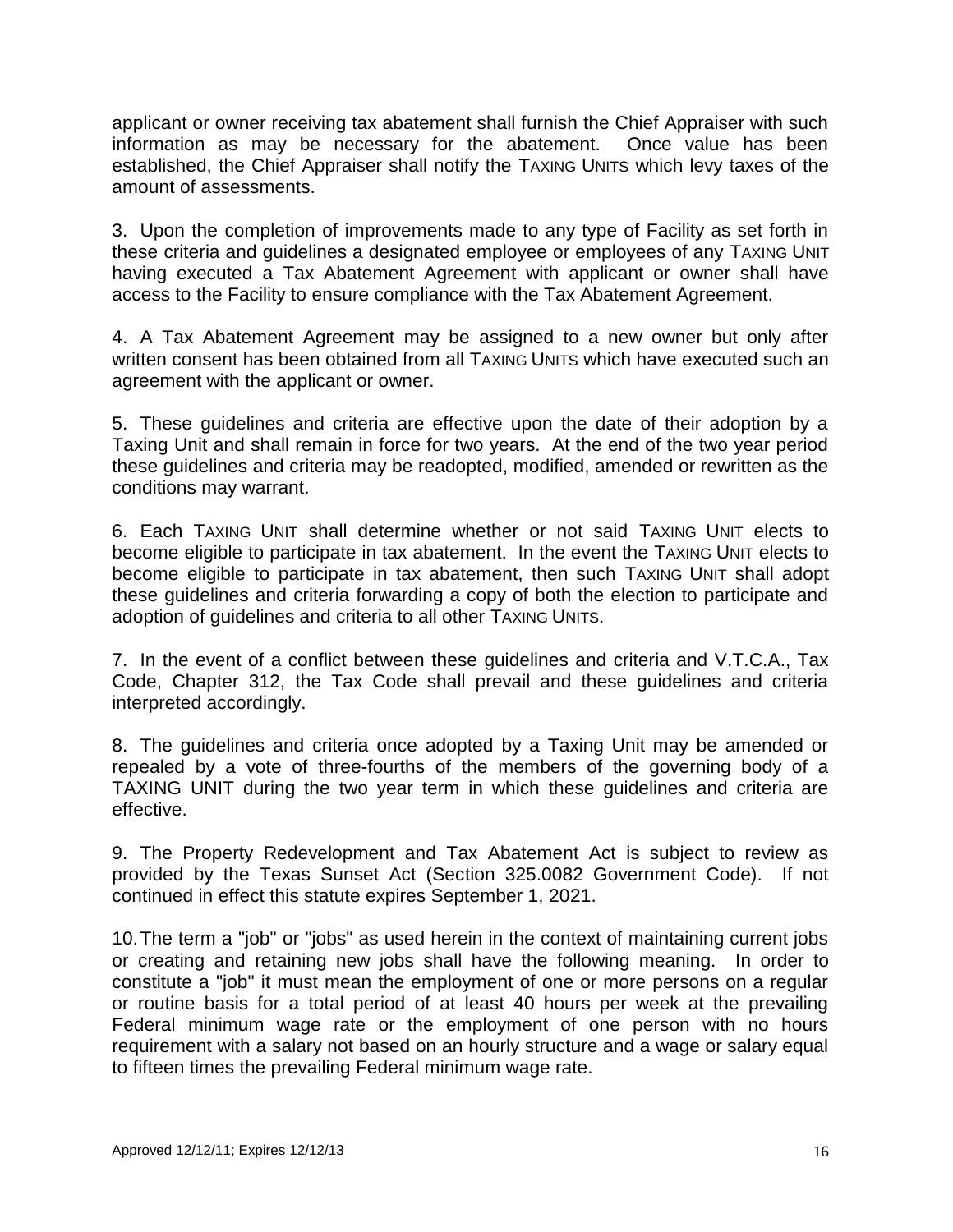Employment of an independent contractor shall never constitute a "job".

Any employment of labor which does not meet these requirements shall not constitute a "job" for the purpose of meeting the job created and retained or maintained requirement provided for in these guidelines and criteria.

11. The completion of construction will be deemed to occur upon the issuance of a certificate of occupancy for the project.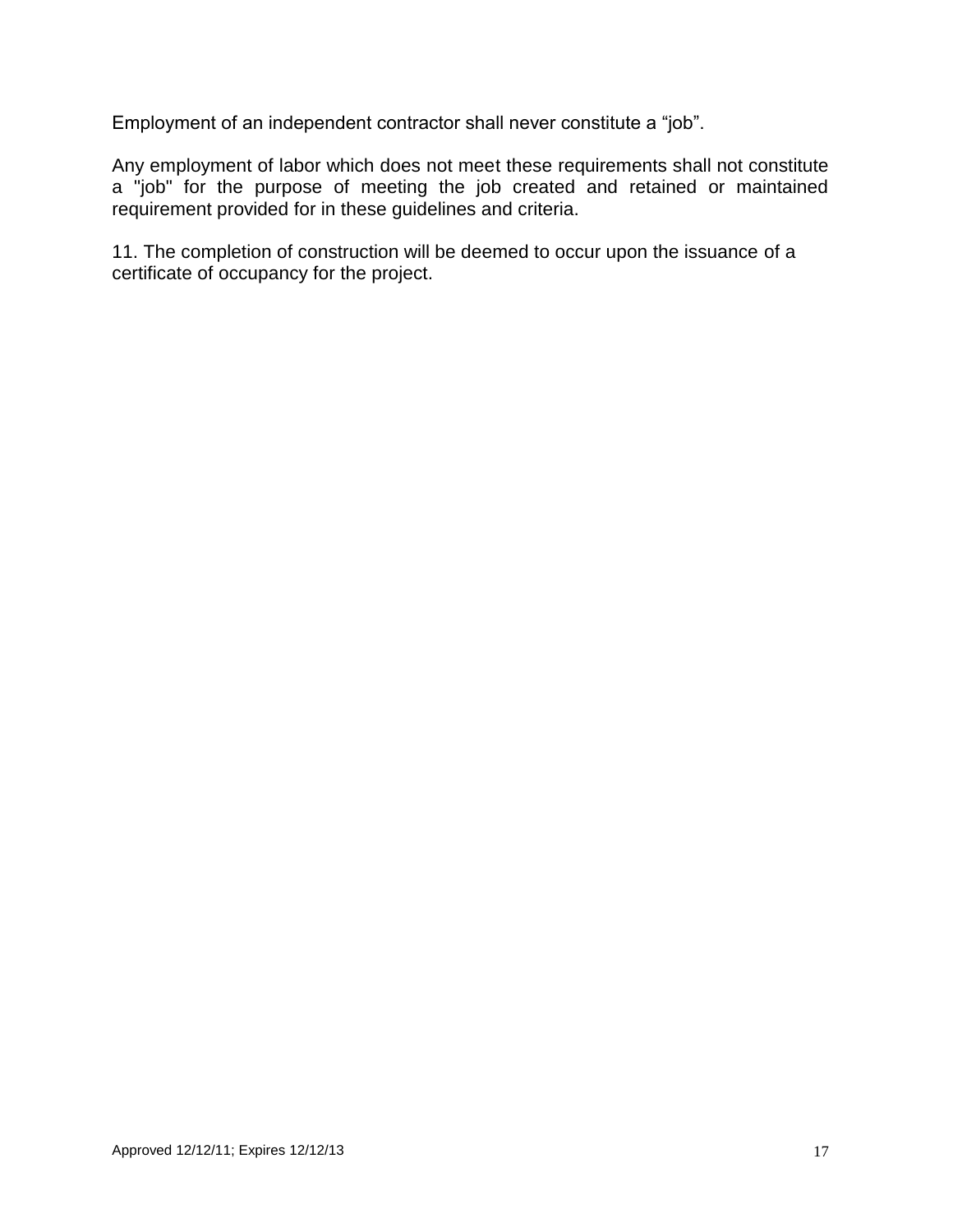## **AD VALOREM TAX ABATEMTNE SCHEDULE**

| <b>APPRAISED</b>                           |                   | <b>APPRAISED</b>                           |                   | **ACTUAL<br><b>NEW</b> |                  |
|--------------------------------------------|-------------------|--------------------------------------------|-------------------|------------------------|------------------|
| <b>VALUE OF NEW</b><br><b>CONSTRUCTION</b> | <b>ANNUAL</b>     | <b>VALUE OF NEW</b><br><b>CONSTRUCTION</b> | <b>ANNUAL</b>     | <b>JOBS</b>            | <b>LENGTH</b>    |
| <b>OR</b>                                  | <b>PERCENTAGE</b> | <b>OR</b>                                  | <b>PERCENTAGE</b> | <b>CREATED</b>         | <b>OF</b>        |
| <b>EXPANSION</b>                           | <b>OF TAX</b>     | <b>EXPANSION</b>                           | <b>OF TAX</b>     | <b>AND</b>             | <b>TAX</b>       |
| <b>INVESTMENT</b>                          | <b>ABATEMENT</b>  | <b>INVESTMENT</b>                          | <b>ABATEMENT</b>  | <b>MAINTAINED</b>      | <b>ABATEMENT</b> |
| \$100,000                                  | 2.00              | \$2,600,000                                | 52.00             | $5 - 15$               | 1 YEAR           |
| \$200,000                                  | 4.00              | \$2,700,000                                | 54.00             | $16 - 30$              | 2 YEARS          |
| \$300,000                                  | 6.00              | \$2,800,000                                | 56.00             | $31 - 45$              | <b>3 YEARS</b>   |
| \$400,000                                  | 8.00              | \$2,900,000                                | 58.00             | $46 - 60$              | <b>4 YEARS</b>   |
|                                            |                   |                                            |                   | 61 AND                 |                  |
| \$500,000                                  | 10.00             | \$3,000,000                                | 60.00             | <b>OVER</b>            | <b>5 YEARS</b>   |
| \$600,000                                  | 12.00             | \$3,100,000                                | 62.00             |                        |                  |
| \$700,000                                  | 14.00             | \$3,200,000                                | 64.00             |                        |                  |
| \$800,000                                  | 16.00             | \$3,300,000                                | 66.00             |                        |                  |
| \$900,000                                  | 18.00             | \$3,400,000                                | 68.00             |                        |                  |
| \$1,000,000                                | 20.00             | \$3,500,000                                | 70.00             |                        |                  |
| \$1,100,000                                | 22.00             | \$3,600,000                                | 72.00             |                        |                  |
| \$1,200,000                                | 24.00             | \$3,700,000                                | 74.00             |                        |                  |
| \$1,300,000                                | 26.00             | \$3,800,000                                | 76.00             |                        |                  |
| \$1,400,000                                | 28.00             | \$3,900,000                                | 78.00             |                        |                  |
| \$1,500,000                                | 30.00             | \$4,000,000                                | 80.00             |                        |                  |
| \$1,600,000                                | 32.00             | \$4,100,000                                | 82.00             |                        |                  |
| \$1,700,000                                | 34.00             | \$4,200,000                                | 84.00             |                        |                  |
| \$1,800,000                                | 36.00             | \$4,300,000                                | 86.00             |                        |                  |
| \$1,900,000                                | 38.00             | \$4,400,000                                | 88.00             |                        |                  |
| \$2,000,000                                | 40.00             | \$4,500,000                                | 90.00             |                        |                  |
| \$2,100,000                                | 42.00             | \$4,600,000                                | 92.00             |                        |                  |
| \$2,200,000                                | 44.00             | \$4,700,000                                | 94.00             |                        |                  |
| \$2,300,000                                | 46.00             | \$4,800,000                                | 96.00             |                        |                  |
| \$2,400,000                                | 48.00             | \$4,900,000                                | 98.00             |                        |                  |
| \$2,500,000                                | 50.00             | \$5,000,000                                | 100.00            |                        |                  |

#### **TAX ABATEMENT WILL BE OFFERED TO ANY NEW OR EXISTING BUSINESS**

**\* \* \*LENGTH OF ABATEMENT WILL BE BASED UPON ACTUAL NUMBER OF NEW FULLTIME JOBS THAT ARE CREATED PAYING WAGES OF 150% OR MORE ABOVE MINUMUM WAGE. JOBS MUST BE MAINTAINED FOR THE DURATION OF THE ABATEMENT PERIOD TO QUALIFY AND WILL BE SUBJECT TO VERIFICATION OF QUALIFICATION ANNUALLY.**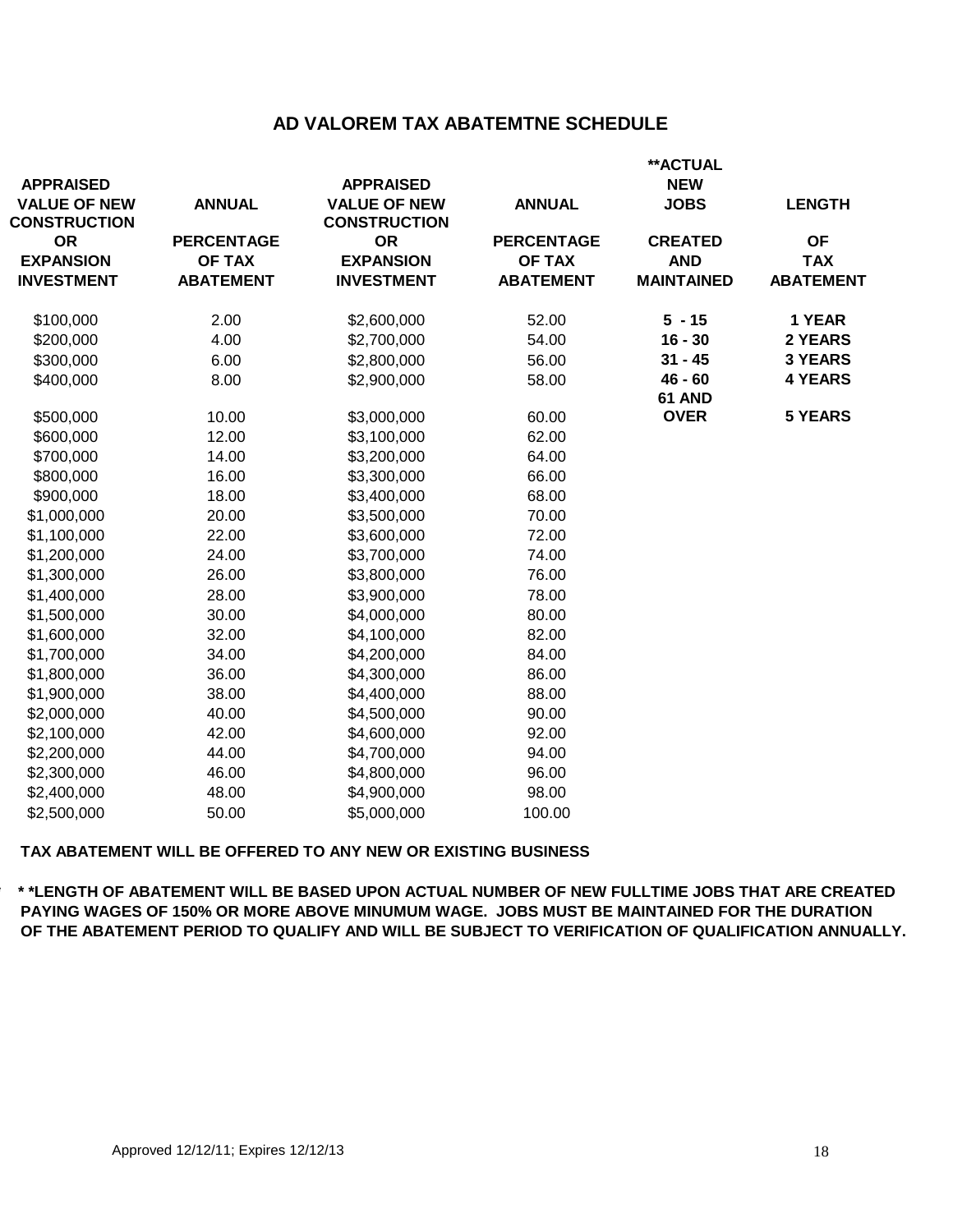## **APPLICATION FOR TAX ABATEMENT IN THE CITY OF KINGSVILLE, TEXAS**

### FILING INSTRUCTIONS:

This application should be filed at least THIRTY (30) WORKING DAYS prior to the anticipated commencement of construction of improvements or the installation of equipment or the location of any personal property. This filing acknowledges familiarity and assumed conformance with "GUIDELINES AND CRITERIA GOVERNING TAX ABATEMENT FOR ALL TAXING UNITS CONTAINED WITHIN THE CITY OF KINGSVILLE, TEXAS" (Copy attached). This application will become a part of any later agreement or contract, and knowingly false representations thereon will be grounds for the voiding of any later agreement or contract.

## ORIGINAL COPY OF THIS APPLICATION AND ATTACHMENTS SHOULD BE SUBMITTED TO:

CITY MANAGER City of Kingsville P.O. Box 1458 Kingsville, Texas 78364

## **Section 1 - APPLICANT INFORMATION**

| Date of Application: |
|----------------------|
|----------------------|

| <b>Applicant Name:</b> |  |
|------------------------|--|
|                        |  |

| Company Name: |  |
|---------------|--|
|---------------|--|

| Address: |  |
|----------|--|
|----------|--|

Phone: <u>with the contract of the contract of the contract of the contract of the contract of the contract of the contract of the contract of the contract of the contract of the contract of the contract of the contract of t</u>

Applicant's Representative on this project:

Name: Name:

Address: **Address: Address: Address: Address: Address: Address: Address: Address: Address: Address: Address: Address: Address: Address: Address: Address: Address: Address: Address: Add** 

Phone: The contract of the contract of the contract of the contract of the contract of the contract of the contract of the contract of the contract of the contract of the contract of the contract of the contract of the con

Type of Ownership (check one): Corporation () Partnership () Proprietorship ()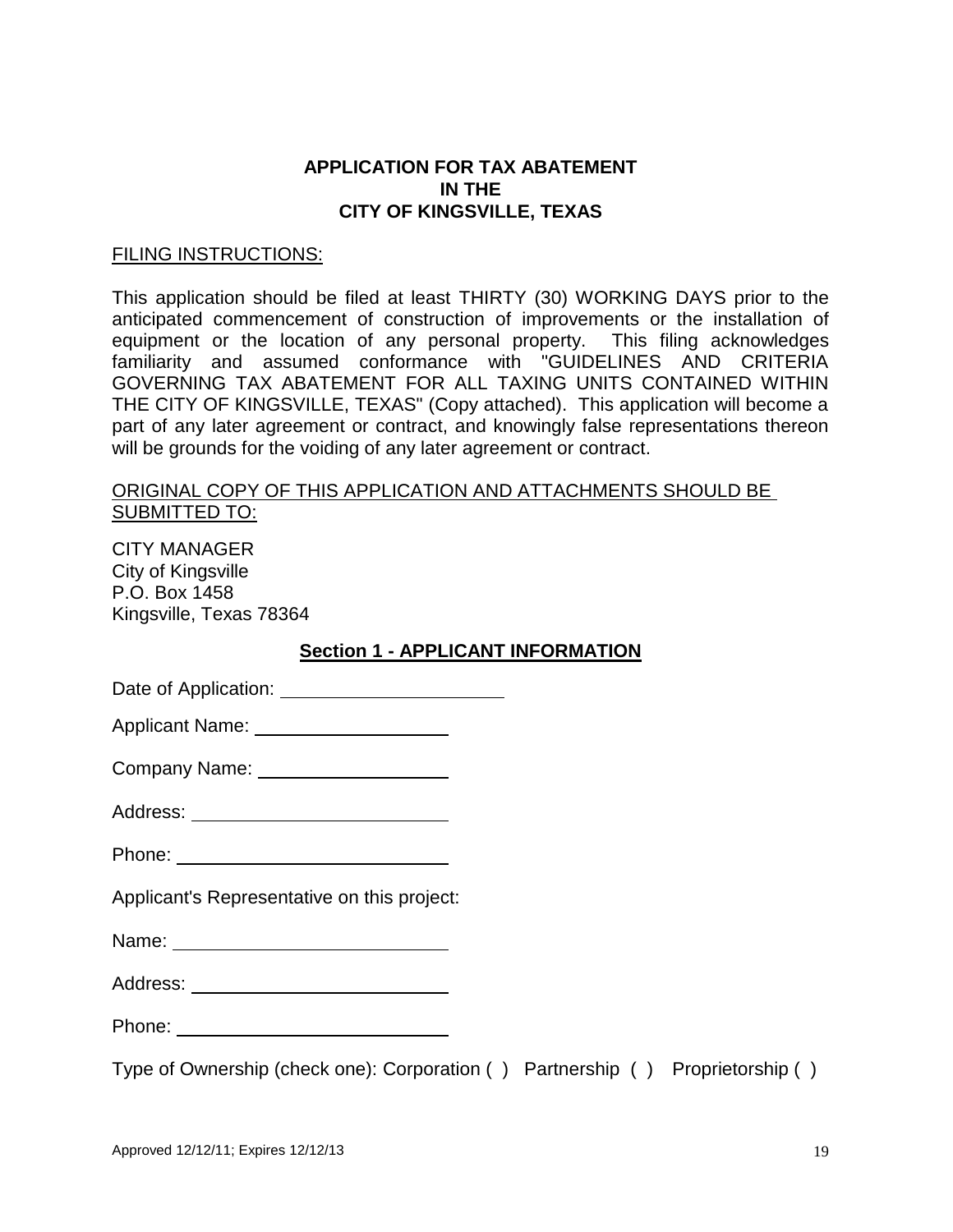Total Current Number of Employees:

Corporate Annual Sales Per Year:

Annual Report Submitted (circle one)? Yes No

## **Section II - FACILITY INFORMATION**

(a) check type of Facility for which abatement is requested:

| ) Manufacturing Facility<br>) Regional Services Facility<br>) Research Facility<br>) Distribution Center Facility<br>) Regional Entertainment Center<br>) Other Basic Industry |  |
|--------------------------------------------------------------------------------------------------------------------------------------------------------------------------------|--|
| (b) Address of proposed Facility and legal description: ________________________                                                                                               |  |
|                                                                                                                                                                                |  |
|                                                                                                                                                                                |  |
|                                                                                                                                                                                |  |
| (d) Describe product or service to be provided:                                                                                                                                |  |
|                                                                                                                                                                                |  |
|                                                                                                                                                                                |  |
|                                                                                                                                                                                |  |

Modernization: University of the Modernization:

# **Section III - FACILITY DESCRIPTION**

Please attach the following:

(a) A general description of the improvements to be undertaken.

- (b) A descriptive list of the improvements for which tax abatement is requested.
- (c) A list of the kind, number and location of all proposed improvement of the Real Property, Facility or Existing Facility.
- (d) A site map indicating the approximate location of improvements on the Real Property, Facility or Existing Facility together with the location of any or all Existing Facilities located on the Real Property or Facility.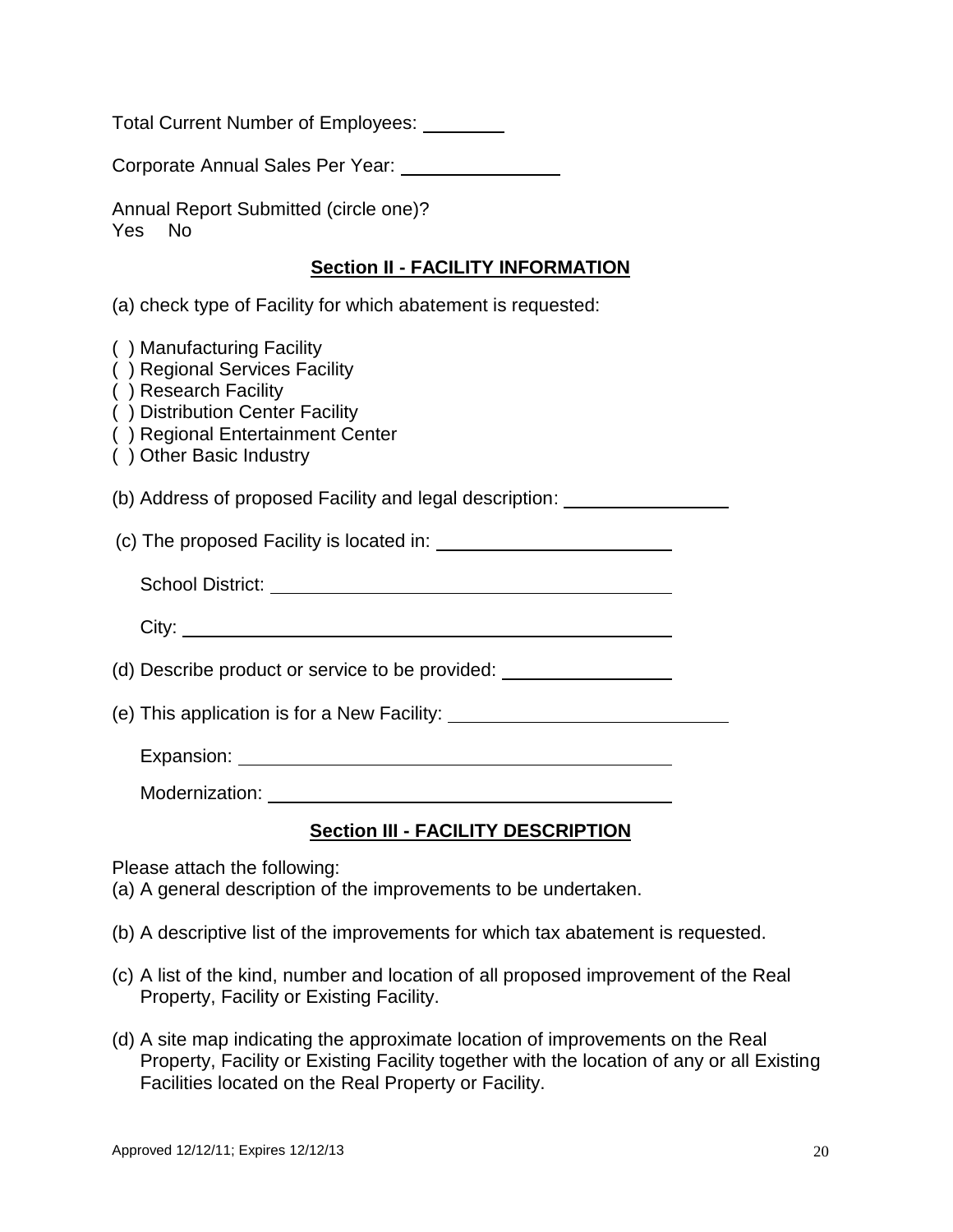(e)A list of any and all Tangible Personal Property presently existing on the Real Property or located in an Existing Facility.

(f) A proposed time schedule for undertaking and completing the proposed improvements.

(g) A general description stating whether the proposed improvements are in connection with:

- (1) the modernization of a Facility (of any type herein defined); or,
- (2) construction of a New Facility (of any type herein defined); or,
- (3)expansion of a Facility (of any type herein defined); or,
- (4) any combination of the above.
- (h) A statement of the additional value to the Real Property or Facility as a result of the proposed improvements.
- (i) A statement of the assessed value of the Real Property, Facility or Existing Facility for the Base Year.
- (j) Information concerning the number of new jobs that will be created or information concerning the number of existing jobs to be retained as a result of the improvements undertaken.

# **Section IV - ECONOMIC IMPACT INFORMATION**

- Part A Current Investment in Existing Improvements:
- Part B Permanent Employment Estimates:
- (1) If existing Facility what is the current employment?
- (2) Estimated number of jobs:

Retained: At start-up: Created: In One Year:

(3) Opening of improvements:

Month: Year: 200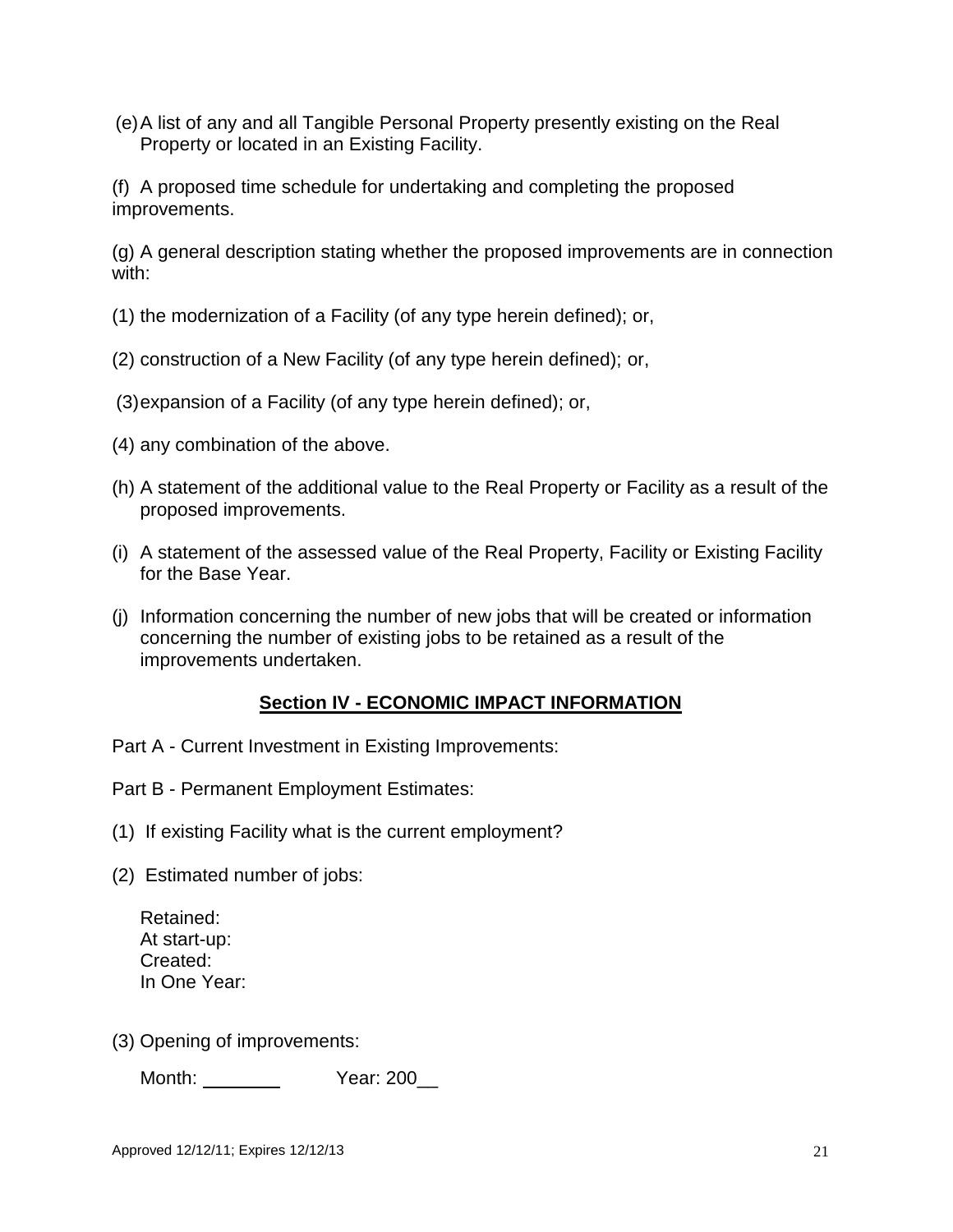Part C - Construction and Employment Estimates:

(1) Construction start:

Month: Year: 200

(2) Number of construction jobs:

At Start:

Peak:

- Finish: \_\_\_\_\_\_\_\_\_
- (3) Number of man years:

Part D - School District Impact Estimates:

Give estimated number of:

Families transferred to area:

Children added to ISD's:

Part E - City Impact Estimates:

- (1) Volume of treated water required from City in gallons per day:
- (2) Volume of effluent to be treated by City in gallons per day:
- (3) Please provide a statement on planned water and sewer treatment methods, and disposal of effluent if the Facility is to be located outside City systems.
- (4) Has permitting been started (circle one)? Yes No
- Part F Estimated Appraised Value on Site: (Land/ Personal Improvements/ Personal Property)

Valuation of Facility on January 1 Preceding Proposed Abatement:

Value of Facility Upon Completion of Project, of Personal Property, and Improvements not Subject to Abatement

Estimate Value of Eligible Improvements after Abatement Agreement Expires:

Part G - Variance:

(a) Is a variance being sought under Section IV 9.(d) of the "Guidelines" (circle one)? Yes No